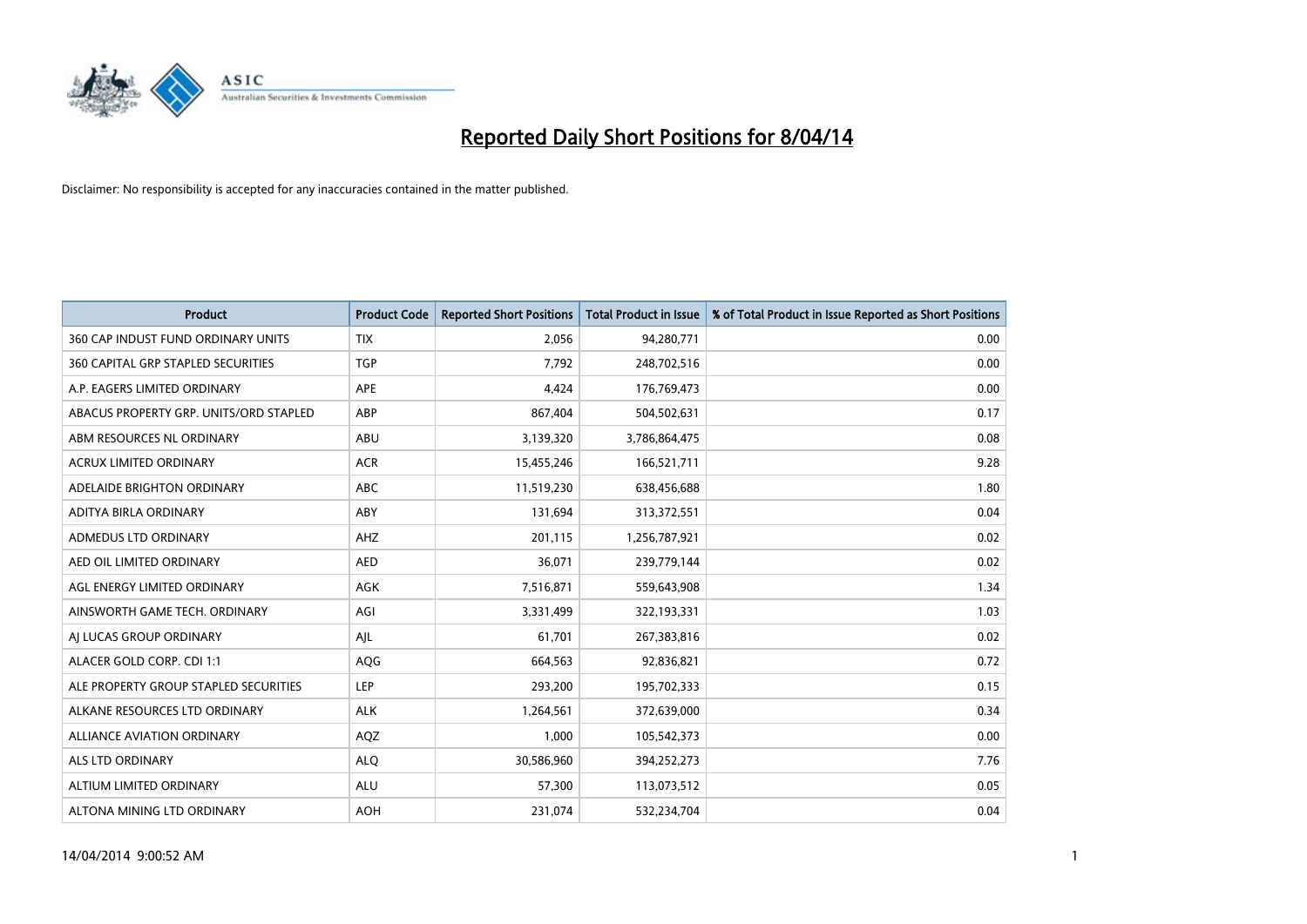

| <b>Product</b>                          | <b>Product Code</b> | <b>Reported Short Positions</b> | <b>Total Product in Issue</b> | % of Total Product in Issue Reported as Short Positions |
|-----------------------------------------|---------------------|---------------------------------|-------------------------------|---------------------------------------------------------|
| ALUMINA LIMITED ORDINARY                | <b>AWC</b>          | 77,429,444                      | 2,806,225,615                 | 2.76                                                    |
| AMALGAMATED HOLDINGS ORDINARY           | AHD                 | 4,132                           | 157,854,701                   | 0.00                                                    |
| AMCOM TELECOMM, ORDINARY                | AMM                 | 1,085,107                       | 244,557,101                   | 0.44                                                    |
| AMCOR LIMITED ORDINARY                  | AMC                 | 3,568,223                       | 1,206,684,923                 | 0.30                                                    |
| AMP LIMITED ORDINARY                    | AMP                 | 41,271,308                      | 2,957,737,964                 | 1.40                                                    |
| ANSELL LIMITED ORDINARY                 | <b>ANN</b>          | 4,521,759                       | 152,937,881                   | 2.96                                                    |
| ANTARES ENERGY LTD ORDINARY             | AZZ                 | 675,837                         | 255,000,000                   | 0.27                                                    |
| ANZ BANKING GRP LTD ORDINARY            | ANZ                 | 8,438,622                       | 2,744,118,670                 | 0.31                                                    |
| APA GROUP STAPLED SECURITIES            | APA                 | 23,542,892                      | 835,750,807                   | 2.82                                                    |
| APN NEWS & MEDIA ORDINARY               | <b>APN</b>          | 445,664                         | 1,029,041,356                 | 0.04                                                    |
| AQUARIUS PLATINUM. ORDINARY             | <b>AQP</b>          | 4,569,351                       | 487,782,536                   | 0.94                                                    |
| AQUILA RESOURCES ORDINARY               | <b>AQA</b>          | 11,586,973                      | 411,804,442                   | 2.81                                                    |
| ARAFURA RESOURCE LTD ORDINARY           | <b>ARU</b>          | 38,002                          | 441,270,644                   | 0.01                                                    |
| ARB CORPORATION ORDINARY                | <b>ARP</b>          | 1,512,969                       | 72,493,302                    | 2.09                                                    |
| ARDENT LEISURE GROUP STAPLED SECURITIES | AAD                 | 3,302,236                       | 405,055,708                   | 0.82                                                    |
| ARENA REIT. ORDINARY UNITS              | ARF                 | 33,164                          | 211,495,653                   | 0.02                                                    |
| ARISTOCRAT LEISURE ORDINARY             | ALL                 | 8,377,163                       | 551,418,047                   | 1.52                                                    |
| ARRIUM LTD ORDINARY                     | ARI                 | 27,933,620                      | 1,361,469,008                 | 2.05                                                    |
| ASCIANO LIMITED ORDINARY                | <b>AIO</b>          | 8,040,839                       | 975,385,664                   | 0.82                                                    |
| ASG GROUP LIMITED ORDINARY              | ASZ                 | 553,838                         | 206,720,839                   | 0.27                                                    |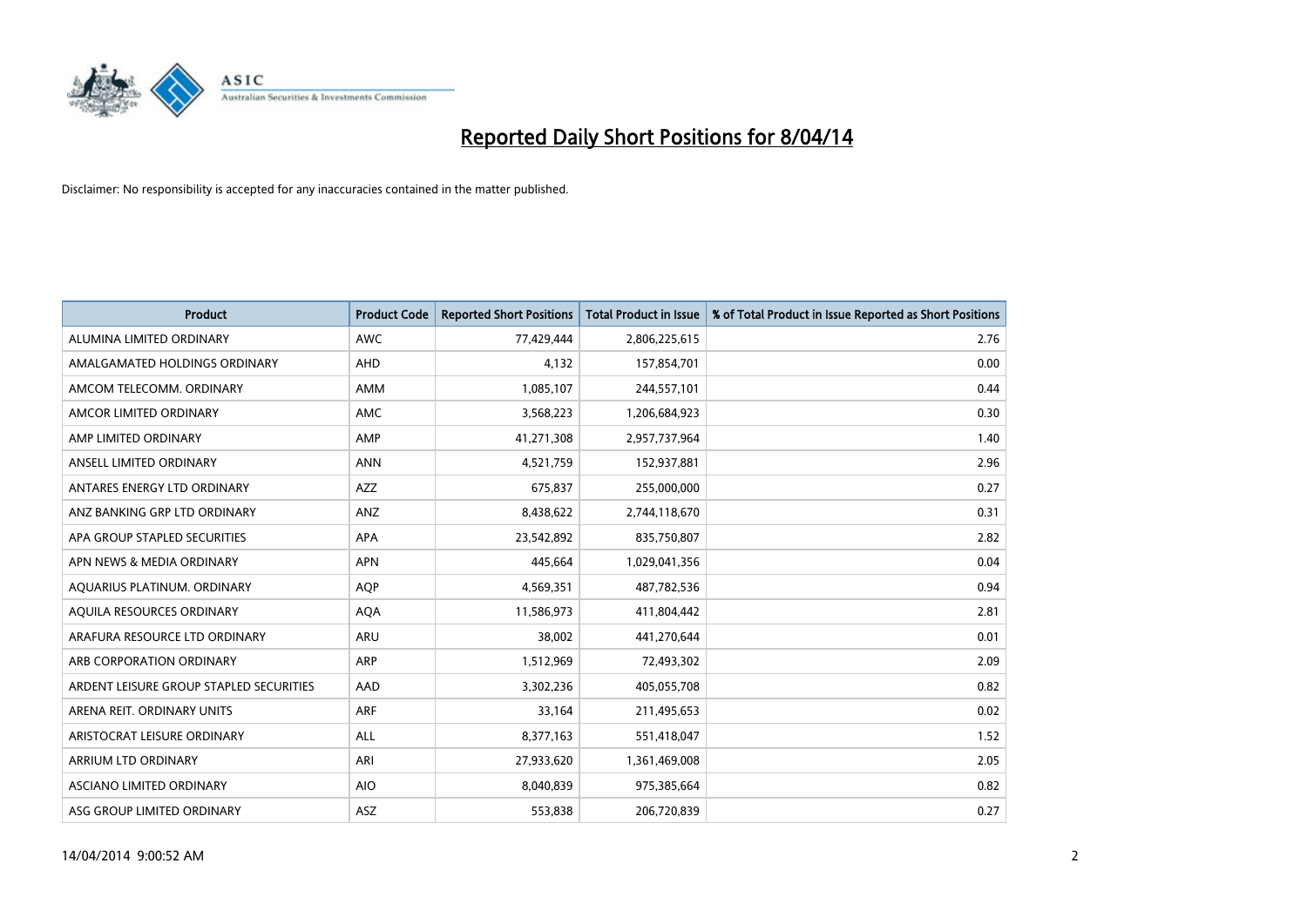

| <b>Product</b>                            | <b>Product Code</b> | <b>Reported Short Positions</b> | <b>Total Product in Issue</b> | % of Total Product in Issue Reported as Short Positions |
|-------------------------------------------|---------------------|---------------------------------|-------------------------------|---------------------------------------------------------|
| ASPEN GROUP ORD/UNITS STAPLED             | <b>APZ</b>          | 72,632                          | 119,946,366                   | 0.06                                                    |
| ASTRO JAP PROP GROUP STAPLED US PROHIBIT. | AJA                 | 26,111                          | 67,211,752                    | 0.04                                                    |
| ASX LIMITED ORDINARY                      | <b>ASX</b>          | 4,318,102                       | 193,595,162                   | 2.23                                                    |
| ATLAS IRON LIMITED ORDINARY               | <b>AGO</b>          | 98,843,877                      | 915,496,158                   | 10.80                                                   |
| AUCKLAND INTERNATION DEFERRED SETTLEMENT  | <b>AIADA</b>        | 6,798                           | 1,190,308,041                 | 0.00                                                    |
| AURIZON HOLDINGS LTD ORDINARY             | AZJ                 | 32,279,709                      | 2,137,284,503                 | 1.51                                                    |
| AURORA OIL & GAS ORDINARY                 | <b>AUT</b>          | 4,731,910                       | 448,785,778                   | 1.05                                                    |
| AUSDRILL LIMITED ORDINARY                 | ASL                 | 28,778,385                      | 312,277,224                   | 9.22                                                    |
| AUSENCO LIMITED ORDINARY                  | AAX                 | 1,914,839                       | 168,449,799                   | 1.14                                                    |
| <b>AUSTAL LIMITED ORDINARY</b>            | ASB                 | 316,993                         | 346, 379, 377                 | 0.09                                                    |
| AUSTBROKERS HOLDINGS ORDINARY             | <b>AUB</b>          | 831                             | 59,642,171                    | 0.00                                                    |
| AUSTIN ENGINEERING ORDINARY               | <b>ANG</b>          | 1,183,500                       | 84,274,004                    | 1.40                                                    |
| AUSTRALAND PROPERTY STAPLED SECURITY      | <b>ALZ</b>          | 2,860,880                       | 578,984,528                   | 0.49                                                    |
| AUSTRALIAN AGRICULT, ORDINARY             | AAC                 | 3,877,676                       | 532,294,404                   | 0.73                                                    |
| <b>AUSTRALIAN EDUCATION UNITS</b>         | <b>AEU</b>          | 61,674                          | 205,069,661                   | 0.03                                                    |
| AUSTRALIAN FOUNDAT, ORDINARY              | AFI                 | 638                             | 1,049,055,166                 | 0.00                                                    |
| AUSTRALIAN INFR LTD ORDINARY              | <b>AIX</b>          | 20,098                          | 620,733,944                   | 0.00                                                    |
| AUSTRALIAN PHARM, ORDINARY                | API                 | 11,307,770                      | 488,115,883                   | 2.32                                                    |
| AUTOMOTIVE HOLDINGS ORDINARY              | <b>AHE</b>          | 749,585                         | 293,530,972                   | 0.26                                                    |
| AVEO GROUP STAPLED SECURITIES             | AOG                 | 11,452,707                      | 500,111,460                   | 2.29                                                    |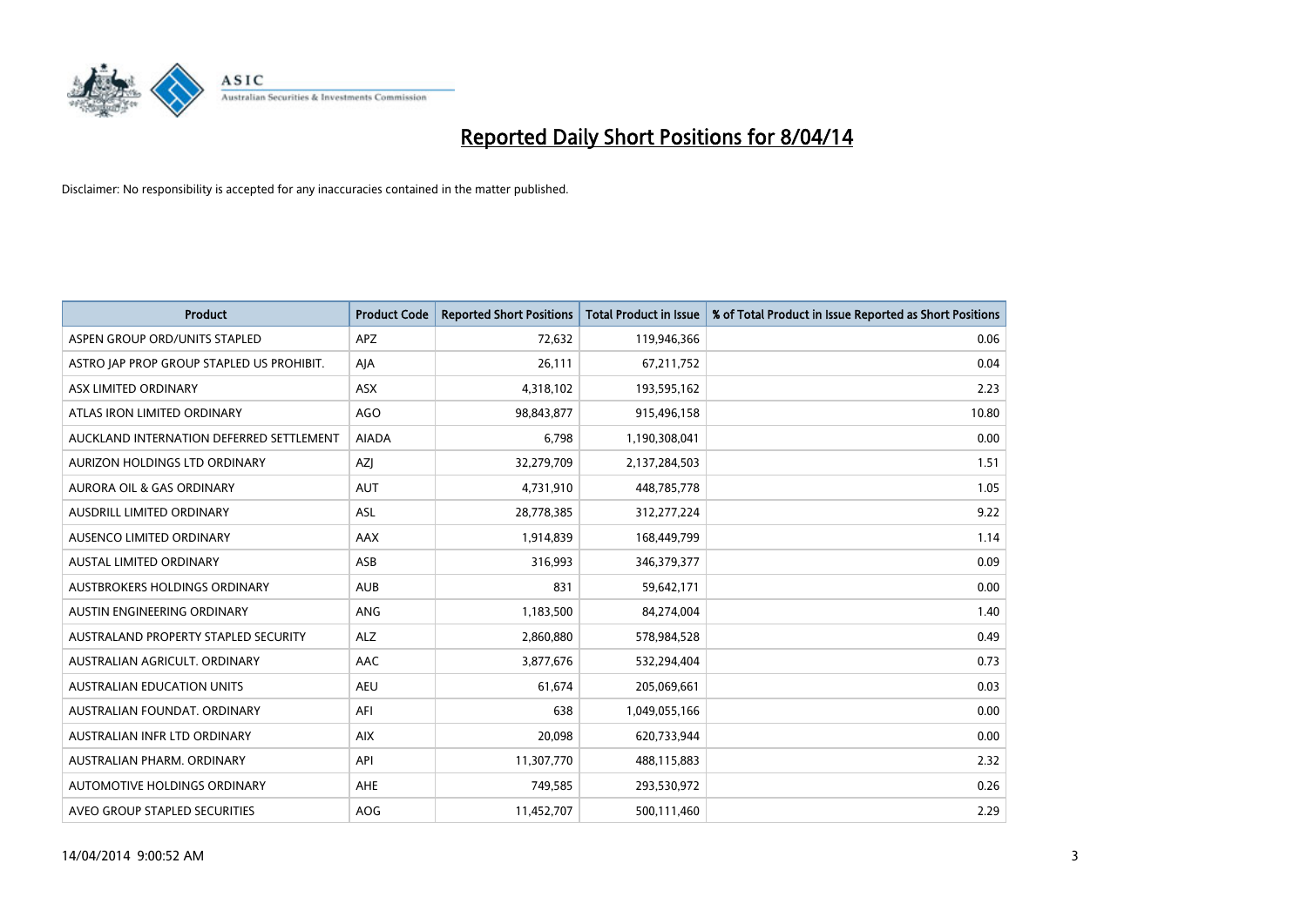

| <b>Product</b>                       | <b>Product Code</b> | <b>Reported Short Positions</b> | <b>Total Product in Issue</b> | % of Total Product in Issue Reported as Short Positions |
|--------------------------------------|---------------------|---------------------------------|-------------------------------|---------------------------------------------------------|
| AWE LIMITED ORDINARY                 | <b>AWE</b>          | 549,322                         | 522,696,385                   | 0.11                                                    |
| AZONTO PET LTD ORDINARY              | <b>APY</b>          | 1                               | 1,158,625,100                 | 0.00                                                    |
| <b>BALAMARA RESOURCES ORDINARY</b>   | <b>BMB</b>          | 100,000                         | 341,513,871                   | 0.03                                                    |
| BANDANNA ENERGY ORDINARY             | <b>BND</b>          | 27,081,588                      | 528,481,199                   | 5.12                                                    |
| BANK OF QUEENSLAND. ORDINARY         | <b>BOQ</b>          | 4,129,639                       | 322,566,581                   | 1.28                                                    |
| <b>BANNERMAN RESOURCES ORDINARY</b>  | <b>BMN</b>          | 151,800                         | 322,885,298                   | 0.05                                                    |
| <b>BASE RES LIMITED ORDINARY</b>     | <b>BSE</b>          | 6,431,963                       | 561,840,029                   | 1.14                                                    |
| <b>BATHURST RES LTD. ORDINARY</b>    | <b>BRL</b>          | 11,252,887                      | 821,457,725                   | 1.37                                                    |
| <b>BC IRON LIMITED ORDINARY</b>      | <b>BCI</b>          | 1,935,519                       | 124,028,630                   | 1.56                                                    |
| BEACH ENERGY LIMITED ORDINARY        | <b>BPT</b>          | 18,297,478                      | 1,289,179,060                 | 1.42                                                    |
| BEADELL RESOURCE LTD ORDINARY        | <b>BDR</b>          | 50,616,677                      | 790,777,280                   | 6.40                                                    |
| <b>BEGA CHEESE LTD ORDINARY</b>      | <b>BGA</b>          | 526,020                         | 152,245,802                   | 0.35                                                    |
| BENDIGO AND ADELAIDE ORDINARY        | <b>BEN</b>          | 12,118,495                      | 412,684,737                   | 2.94                                                    |
| BENITEC BIOPHARMA ORDINARY           | <b>BLT</b>          | 23,850                          | 100,177,526                   | 0.02                                                    |
| BENTHAM IMF LTD ORDINARY             | <b>IMF</b>          | 4,273,666                       | 164,380,143                   | 2.60                                                    |
| BERKELEY RESOURCES ORDINARY          | <b>BKY</b>          | 190,602                         | 180,361,323                   | 0.11                                                    |
| BETASHARES ASX RES ETF UNITS         | <b>ORE</b>          | 517,432                         | 3,022,150                     | 17.12                                                   |
| <b>BHP BILLITON LIMITED ORDINARY</b> | <b>BHP</b>          | 12,210,094                      | 3,211,691,105                 | 0.38                                                    |
| <b>BILLABONG ORDINARY</b>            | <b>BBG</b>          | 10,442,975                      | 990,370,034                   | 1.05                                                    |
| <b>BIONOMICS LIMITED ORDINARY</b>    | <b>BNO</b>          | 338,582                         | 417,331,567                   | 0.08                                                    |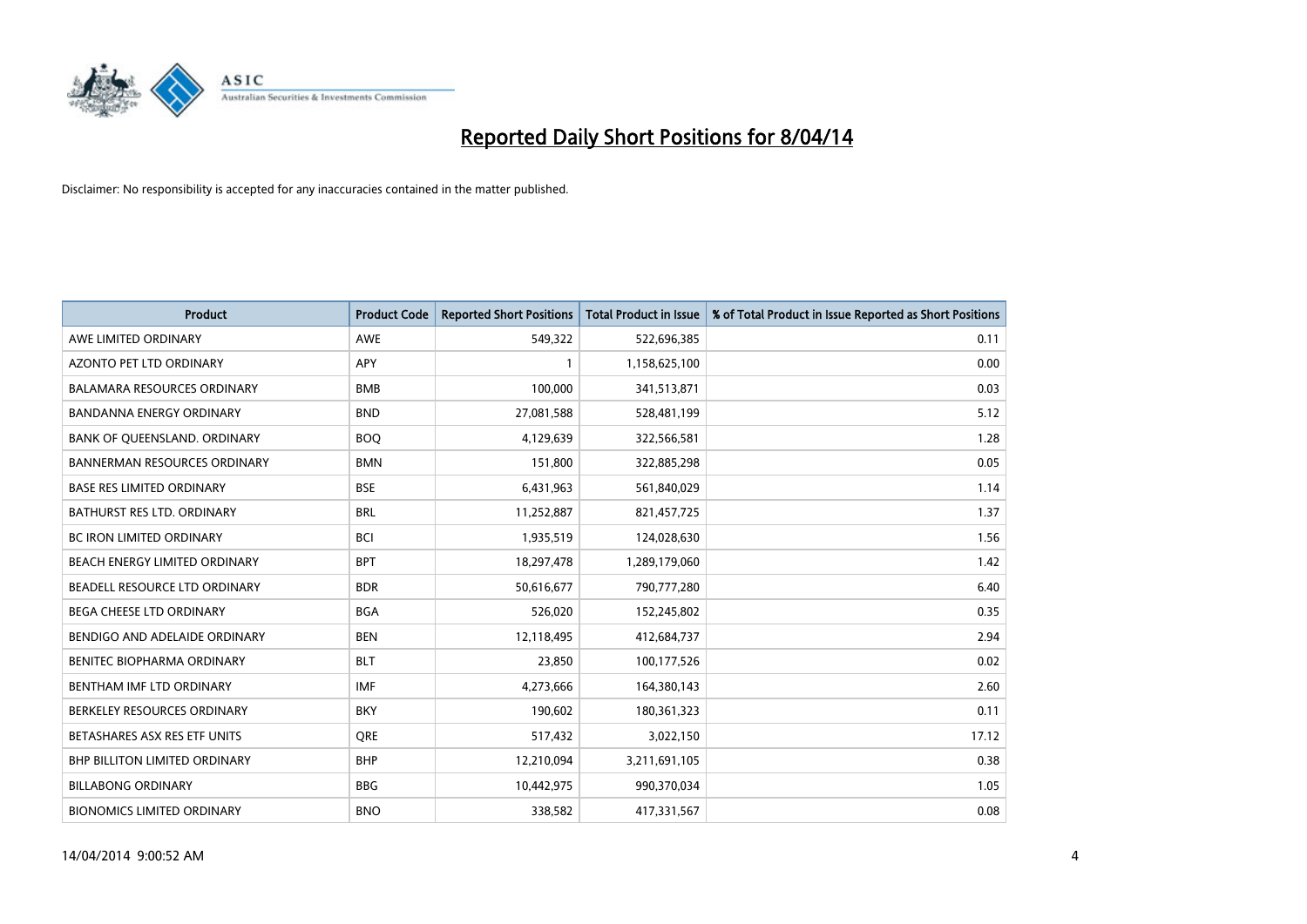

| <b>Product</b>                         | <b>Product Code</b> | <b>Reported Short Positions</b> | <b>Total Product in Issue</b> | % of Total Product in Issue Reported as Short Positions |
|----------------------------------------|---------------------|---------------------------------|-------------------------------|---------------------------------------------------------|
| <b>BLACKMORES LIMITED ORDINARY</b>     | <b>BKL</b>          | 5,629                           | 17,113,392                    | 0.03                                                    |
| BLACKTHORN RESOURCES ORD US PROHIBITED | <b>BTR</b>          | 216,177                         | 164,285,950                   | 0.13                                                    |
| <b>BLUESCOPE STEEL LTD ORDINARY</b>    | <b>BSL</b>          | 6,992,065                       | 558,848,896                   | 1.25                                                    |
| <b>BOART LONGYEAR ORDINARY</b>         | <b>BLY</b>          | 47,143,473                      | 461,163,412                   | 10.22                                                   |
| <b>BOOM LOGISTICS ORDINARY</b>         | <b>BOL</b>          | 150,000                         | 474,868,764                   | 0.03                                                    |
| <b>BORAL LIMITED, ORDINARY</b>         | <b>BLD</b>          | 23,254,532                      | 782,736,249                   | 2.97                                                    |
| <b>BRADKEN LIMITED ORDINARY</b>        | <b>BKN</b>          | 18,103,484                      | 171,027,249                   | 10.59                                                   |
| <b>BRAMBLES LIMITED ORDINARY</b>       | <b>BXB</b>          | 1,369,831                       | 1,562,860,559                 | 0.09                                                    |
| <b>BREVILLE GROUP LTD ORDINARY</b>     | <b>BRG</b>          | 2,037,442                       | 130,095,322                   | 1.57                                                    |
| <b>BRICKWORKS LIMITED ORDINARY</b>     | <b>BKW</b>          | 10,651                          | 148,038,996                   | 0.01                                                    |
| BROCKMAN MINING LTD ORDINARY           | <b>BCK</b>          | 36                              | 8,381,982,131                 | 0.00                                                    |
| BT INVESTMENT MNGMNT ORDINARY          | <b>BTT</b>          | 204,412                         | 282,727,073                   | 0.07                                                    |
| <b>BURU ENERGY ORDINARY</b>            | <b>BRU</b>          | 13,950,864                      | 298,505,530                   | 4.67                                                    |
| <b>BWP TRUST ORDINARY UNITS</b>        | <b>BWP</b>          | 7,170,813                       | 634,395,195                   | 1.13                                                    |
| <b>CABCHARGE AUSTRALIA ORDINARY</b>    | CAB                 | 8,903,715                       | 120,430,683                   | 7.39                                                    |
| CALTEX AUSTRALIA ORDINARY              | <b>CTX</b>          | 1,754,419                       | 270,000,000                   | 0.65                                                    |
| CAPITOL HEALTH ORDINARY                | CAJ                 | 127,750                         | 430,799,793                   | 0.03                                                    |
| CARDNO LIMITED ORDINARY                | CDD                 | 6,713,955                       | 160,954,250                   | 4.17                                                    |
| <b>CARINDALE PROPERTY UNIT</b>         | <b>CDP</b>          | 471                             | 70,000,000                    | 0.00                                                    |
| CARNARVON PETROLEUM ORDINARY           | <b>CVN</b>          | 734                             | 986,565,952                   | 0.00                                                    |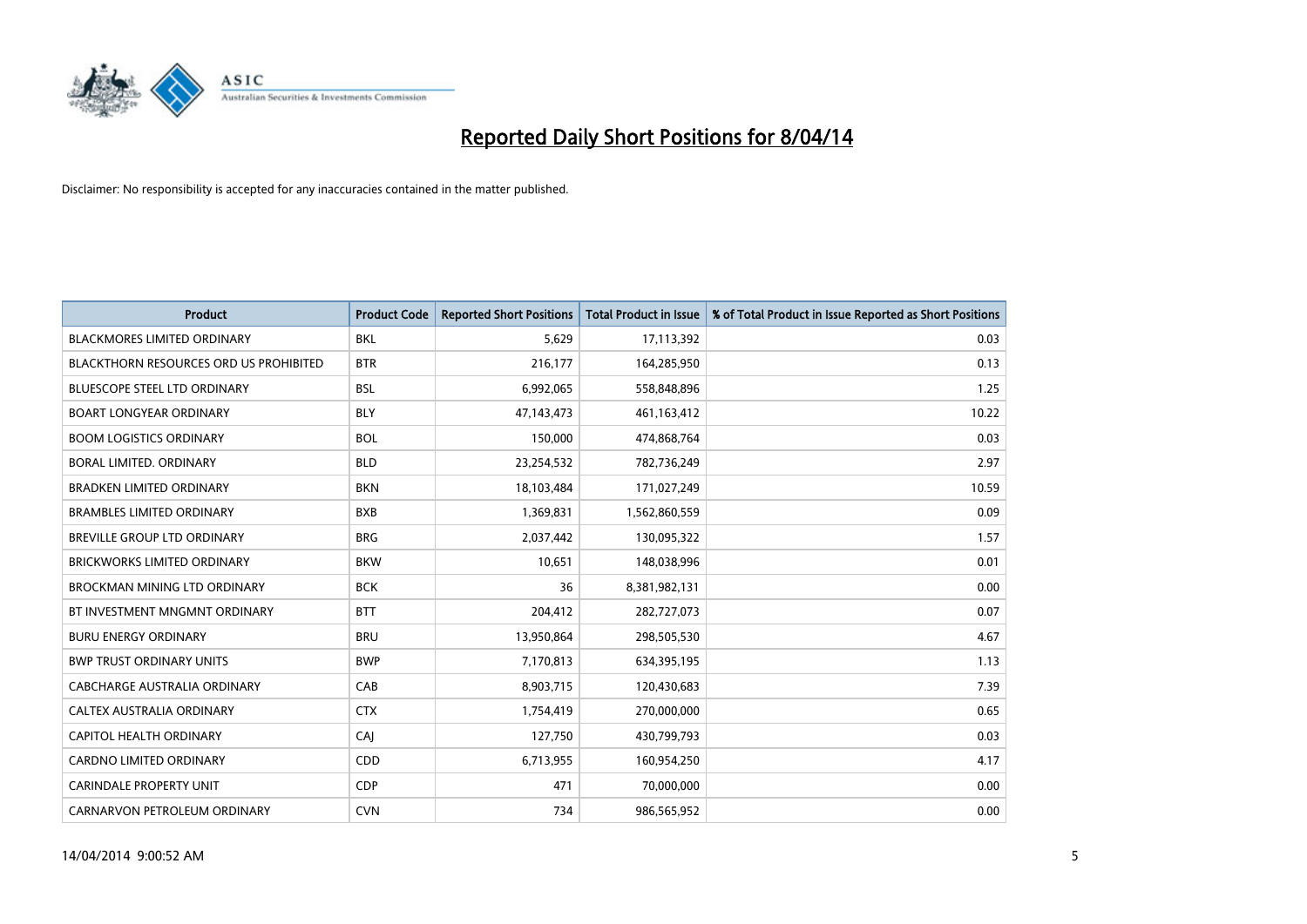

| <b>Product</b>                           | <b>Product Code</b> | <b>Reported Short Positions</b> | <b>Total Product in Issue</b> | % of Total Product in Issue Reported as Short Positions |
|------------------------------------------|---------------------|---------------------------------|-------------------------------|---------------------------------------------------------|
| CARSALES.COM LTD ORDINARY                | <b>CRZ</b>          | 7,149,054                       | 237,803,965                   | 3.01                                                    |
| <b>CASH CONVERTERS ORDINARY</b>          | <b>CCV</b>          | 12,322,476                      | 428,886,124                   | 2.87                                                    |
| CEDAR WOODS PROP. ORDINARY               | <b>CWP</b>          | 81,212                          | 73,732,683                    | 0.11                                                    |
| CENTRAL PETROLEUM ORDINARY               | <b>CTP</b>          | 584,193                         | 348,718,957                   | 0.17                                                    |
| <b>CERAMIC FUEL CELLS ORDINARY</b>       | <b>CFU</b>          | 498,830                         | 1,771,524,324                 | 0.03                                                    |
| CFS RETAIL TRUST GRP STAPLED SECURITIES  | <b>CFX</b>          | 75,478,936                      | 3,018,050,810                 | 2.50                                                    |
| <b>CHALLENGER DIV.PRO. STAPLED UNITS</b> | <b>CDI</b>          | 148,573                         | 214,101,013                   | 0.07                                                    |
| <b>CHALLENGER LIMITED ORDINARY</b>       | <b>CGF</b>          | 800,456                         | 530,862,585                   | 0.15                                                    |
| CHARTER HALL GROUP STAPLED US PROHIBIT.  | <b>CHC</b>          | 398,531                         | 347,925,558                   | 0.11                                                    |
| <b>CHARTER HALL RETAIL UNITS</b>         | <b>COR</b>          | 11,016,659                      | 369,040,750                   | 2.99                                                    |
| <b>CHORUS LIMITED ORDINARY</b>           | <b>CNU</b>          | 1,219,541                       | 396,369,767                   | 0.31                                                    |
| CITIGOLD CORP LTD ORDINARY               | <b>CTO</b>          | 153,427                         | 1,495,764,906                 | 0.01                                                    |
| CLINUVEL PHARMACEUT. ORDINARY            | <b>CUV</b>          | 600                             | 38,217,038                    | 0.00                                                    |
| COAL OF AFRICA LTD ORDINARY              | <b>CZA</b>          | 426                             | 1,048,368,613                 | 0.00                                                    |
| <b>COALSPUR MINES LTD ORDINARY</b>       | <b>CPL</b>          | 6,344,553                       | 641,394,435                   | 0.99                                                    |
| COBAR CONSOLIDATED ORDINARY              | CCU                 | 100,000                         | 329,715,353                   | 0.03                                                    |
| COCA-COLA AMATIL ORDINARY                | <b>CCL</b>          | 15,838,372                      | 763,590,249                   | 2.07                                                    |
| COCHLEAR LIMITED ORDINARY                | <b>COH</b>          | 9,518,451                       | 57,062,020                    | 16.68                                                   |
| <b>COCKATOO COAL ORDINARY</b>            | <b>COK</b>          | 167,987                         | 4,529,134,266                 | 0.00                                                    |
| CODAN LIMITED ORDINARY                   | <b>CDA</b>          | 532,998                         | 176,969,924                   | 0.30                                                    |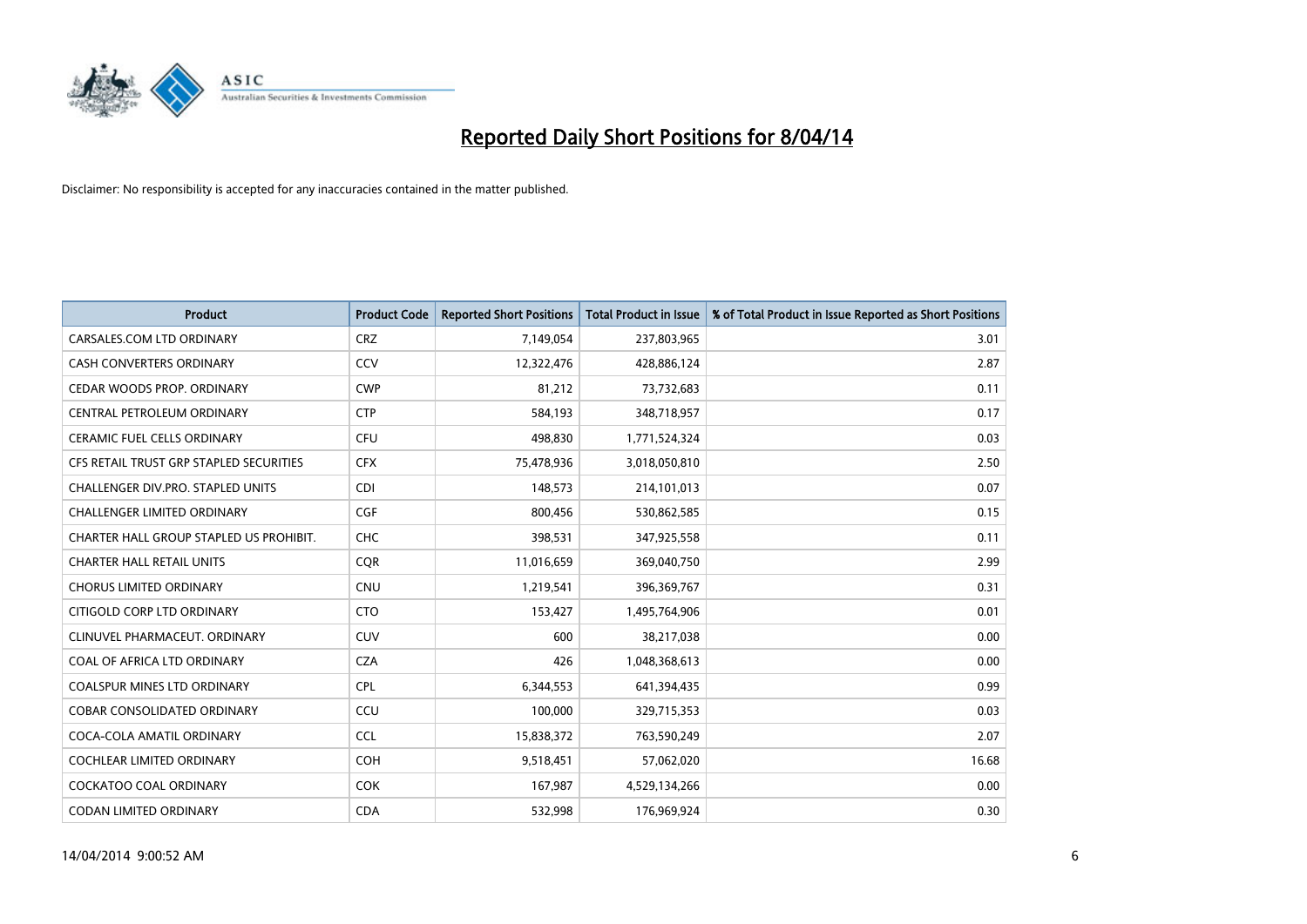

| <b>Product</b>                          | <b>Product Code</b> | <b>Reported Short Positions</b> | <b>Total Product in Issue</b> | % of Total Product in Issue Reported as Short Positions |
|-----------------------------------------|---------------------|---------------------------------|-------------------------------|---------------------------------------------------------|
| <b>COFFEY INTERNATIONAL ORDINARY</b>    | <b>COF</b>          | 18,923                          | 255,833,165                   | 0.01                                                    |
| <b>COKAL LTD ORDINARY</b>               | <b>CKA</b>          | 13,650                          | 471,103,926                   | 0.00                                                    |
| <b>COLLECTION HOUSE ORDINARY</b>        | <b>CLH</b>          | 2,241,709                       | 129,717,785                   | 1.73                                                    |
| <b>COLLINS FOODS LTD ORDINARY</b>       | <b>CKF</b>          | 19,745                          | 93,000,003                    | 0.02                                                    |
| COMMONWEALTH BANK, ORDINARY             | <b>CBA</b>          | 7,909,387                       | 1,621,319,194                 | 0.49                                                    |
| <b>COMMONWEALTH PROP ORDINARY UNITS</b> | <b>CPA</b>          | 149,967                         | 2,347,003,413                 | 0.01                                                    |
| <b>COMPASS RESOURCES ORDINARY</b>       | <b>CMR</b>          | 7,472                           | 1,403,744,100                 | 0.00                                                    |
| <b>COMPUTERSHARE LTD ORDINARY</b>       | <b>CPU</b>          | 12,344,022                      | 556,203,079                   | 2.22                                                    |
| <b>COOPER ENERGY LTD ORDINARY</b>       | <b>COE</b>          | 40.896                          | 329,235,509                   | 0.01                                                    |
| <b>CORP TRAVEL LIMITED ORDINARY</b>     | <b>CTD</b>          | 62,655                          | 89,890,762                    | 0.07                                                    |
| COVER-MORE GRP LTD ORDINARY             | <b>CVO</b>          | 3,080,040                       | 317,750,000                   | 0.97                                                    |
| <b>CREDIT CORP GROUP ORDINARY</b>       | <b>CCP</b>          | 278,072                         | 46,131,882                    | 0.60                                                    |
| <b>CROMWELL PROP STAPLED SECURITIES</b> | <b>CMW</b>          | 14,889,492                      | 1,724,697,156                 | 0.86                                                    |
| <b>CROWE HORWATH AUS ORDINARY</b>       | <b>CRH</b>          | 1,016,270                       | 273,005,429                   | 0.37                                                    |
| <b>CROWN RESORTS LTD ORDINARY</b>       | <b>CWN</b>          | 4,163,060                       | 728,394,185                   | 0.57                                                    |
| <b>CSG LIMITED ORDINARY</b>             | CSV                 | 8,001                           | 278,973,075                   | 0.00                                                    |
| <b>CSL LIMITED ORDINARY</b>             | <b>CSL</b>          | 1,026,001                       | 482,043,532                   | 0.21                                                    |
| <b>CSR LIMITED ORDINARY</b>             | <b>CSR</b>          | 13,972,766                      | 506,000,315                   | 2.76                                                    |
| <b>CUDECO LIMITED ORDINARY</b>          | CDU                 | 8,712,197                       | 234,033,408                   | 3.72                                                    |
| DART ENERGY LTD ORDINARY                | <b>DTE</b>          | 4,347,320                       | 1,108,752,733                 | 0.39                                                    |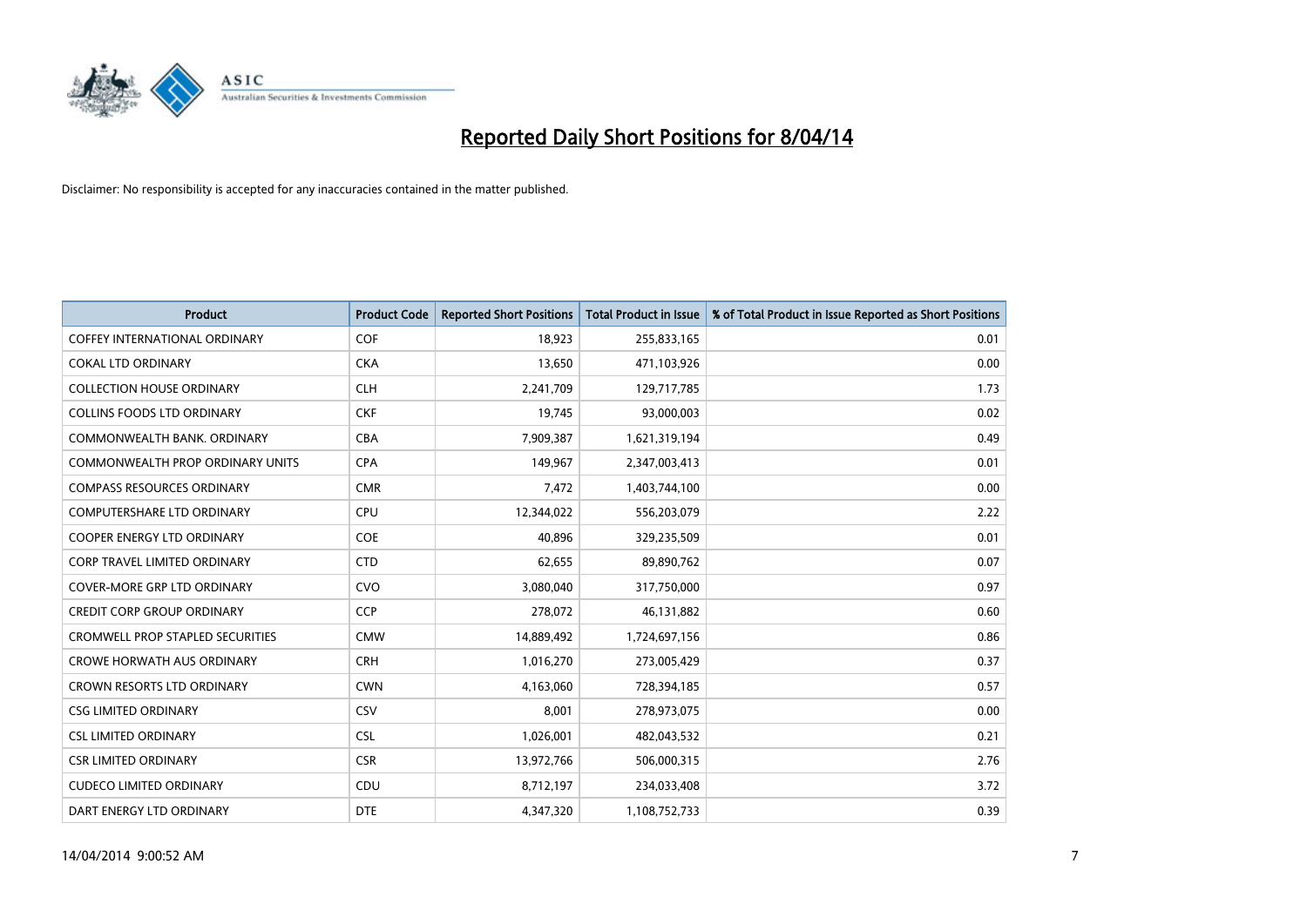

| <b>Product</b>                     | <b>Product Code</b> | <b>Reported Short Positions</b> | <b>Total Product in Issue</b> | % of Total Product in Issue Reported as Short Positions |
|------------------------------------|---------------------|---------------------------------|-------------------------------|---------------------------------------------------------|
| DATA#3 LIMITED ORDINARY            | <b>DTL</b>          | 212,218                         | 153,974,950                   | 0.14                                                    |
| DAVID JONES LIMITED ORDINARY       | <b>DIS</b>          | 29,042,865                      | 537,137,845                   | 5.41                                                    |
| DECMIL GROUP LIMITED ORDINARY      | <b>DCG</b>          | 1,739,063                       | 168,657,794                   | 1.03                                                    |
| DEEP YELLOW LIMITED ORDINARY       | <b>DYL</b>          | 1,600,000                       | 1,617,041,367                 | 0.10                                                    |
| DEVINE LIMITED ORDINARY            | <b>DVN</b>          | 10,000                          | 158,730,556                   | 0.01                                                    |
| DEXUS PROPERTY GROUP STAPLED UNITS | <b>DXS</b>          | 6,878,486                       | 5,379,489,824                 | 0.13                                                    |
| DICK SMITH HLDGS ORDINARY          | <b>DSH</b>          | 12,763,920                      | 236,511,364                   | 5.40                                                    |
| DISCOVERY METALS LTD ORDINARY      | <b>DML</b>          | 4,370,300                       | 560,034,418                   | 0.78                                                    |
| DOMINO PIZZA ENTERPR ORDINARY      | <b>DMP</b>          | 1,711,653                       | 85,915,713                    | 1.99                                                    |
| DONACO INTERNATIONAL ORDINARY      | <b>DNA</b>          | 1,924,634                       | 430,199,612                   | 0.45                                                    |
| DOWNER EDI LIMITED ORDINARY        | <b>DOW</b>          | 15,990,295                      | 435,399,975                   | 3.67                                                    |
| DRAGON MINING LTD ORDINARY         | <b>DRA</b>          | 50,000                          | 88,840,613                    | 0.06                                                    |
| DRILLSEARCH ENERGY ORDINARY        | <b>DLS</b>          | 12,669,883                      | 432,965,895                   | 2.93                                                    |
| DUET GROUP STAPLED US PROHIBIT.    | <b>DUE</b>          | 18,163,350                      | 1,317,809,323                 | 1.38                                                    |
| DULUXGROUP LIMITED ORDINARY        | <b>DLX</b>          | 2,106,849                       | 381,093,950                   | 0.55                                                    |
| <b>DWS LTD ORDINARY</b>            | <b>DWS</b>          | 7,001                           | 132,362,763                   | 0.01                                                    |
| ECHO ENTERTAINMENT ORDINARY        | EGP                 | 37,502,794                      | 825,672,730                   | 4.54                                                    |
| <b>ELDERS LIMITED ORDINARY</b>     | <b>ELD</b>          | 19,776,311                      | 455,013,329                   | 4.35                                                    |
| ELEMENTAL MINERALS ORDINARY        | <b>ELM</b>          | 171,287                         | 303,263,391                   | 0.06                                                    |
| <b>EMECO HOLDINGS ORDINARY</b>     | <b>EHL</b>          | 16,252,179                      | 599,675,707                   | 2.71                                                    |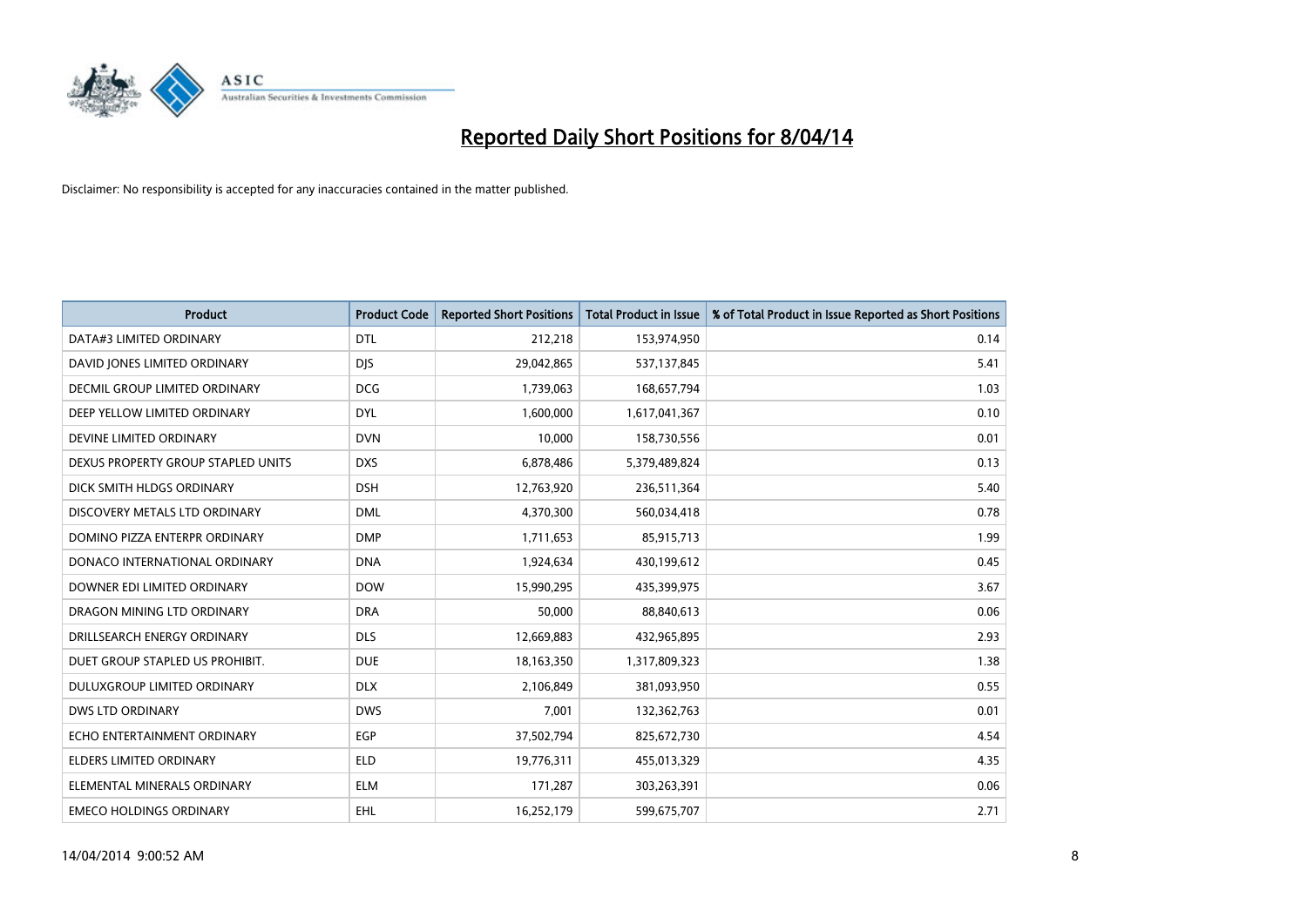

| <b>Product</b>                         | <b>Product Code</b> | <b>Reported Short Positions</b> | <b>Total Product in Issue</b> | % of Total Product in Issue Reported as Short Positions |
|----------------------------------------|---------------------|---------------------------------|-------------------------------|---------------------------------------------------------|
| <b>ENDEAVOUR MIN CORP CDI 1:1</b>      | <b>EVR</b>          | 31,265                          | 68,203,015                    | 0.05                                                    |
| ENERGY RESOURCES ORDINARY 'A'          | ERA                 | 8,388,830                       | 517,725,062                   | 1.62                                                    |
| <b>ENERGY WORLD CORPOR, ORDINARY</b>   | <b>EWC</b>          | 42,750,439                      | 1,734,166,672                 | 2.47                                                    |
| ENVESTRA LIMITED ORDINARY              | <b>ENV</b>          | 746,462                         | 1,796,808,474                 | 0.04                                                    |
| EQUATORIAL RES LTD ORDINARY            | EQX                 | 2,042                           | 122,185,353                   | 0.00                                                    |
| ERM POWER LIMITED ORDINARY             | EPW                 | 1,276,249                       | 239,269,727                   | 0.53                                                    |
| ESERVGLOBAL LIMITED ORDINARY           | ESV                 | 2,000,000                       | 253,545,997                   | 0.79                                                    |
| ETHANE PIPELINE STAPLED SECURITIES     | <b>EPX</b>          | 9,488                           | 69,302,275                    | 0.01                                                    |
| EVOLUTION MINING LTD ORDINARY          | <b>EVN</b>          | 29,240,325                      | 709,989,453                   | 4.12                                                    |
| FAIRFAX MEDIA LTD ORDINARY             | <b>FXI</b>          | 103,499,174                     | 2,351,955,725                 | 4.40                                                    |
| FANTASTIC HOLDINGS ORDINARY            | FAN                 | 19,007                          | 103,068,398                   | 0.02                                                    |
| <b>FAR LTD ORDINARY</b>                | <b>FAR</b>          | 37,108,362                      | 2,499,846,742                 | 1.48                                                    |
| FEDERATION CNTRES ORD/UNIT STAPLED SEC | FDC                 | 4,688,065                       | 1,427,641,565                 | 0.33                                                    |
| FISHER & PAYKEL H. ORDINARY            | FPH                 | 1,601,573                       | 551,114,557                   | 0.29                                                    |
| FLEETWOOD CORP ORDINARY                | <b>FWD</b>          | 2,431,590                       | 60,581,211                    | 4.01                                                    |
| FLETCHER BUILDING ORDINARY             | <b>FBU</b>          | 1,149,590                       | 687,854,788                   | 0.17                                                    |
| FLEXIGROUP LIMITED ORDINARY            | <b>FXL</b>          | 1,093,982                       | 304,096,060                   | 0.36                                                    |
| FLIGHT CENTRE TRAVEL ORDINARY          | <b>FLT</b>          | 5,973,370                       | 100,558,707                   | 5.94                                                    |
| FLINDERS MINES LTD ORDINARY            | <b>FMS</b>          | 5,588,305                       | 2,100,866,748                 | 0.27                                                    |
| FOCUS MINERALS LTD ORDINARY            | <b>FML</b>          | 10,000,000                      | 9,137,375,877                 | 0.11                                                    |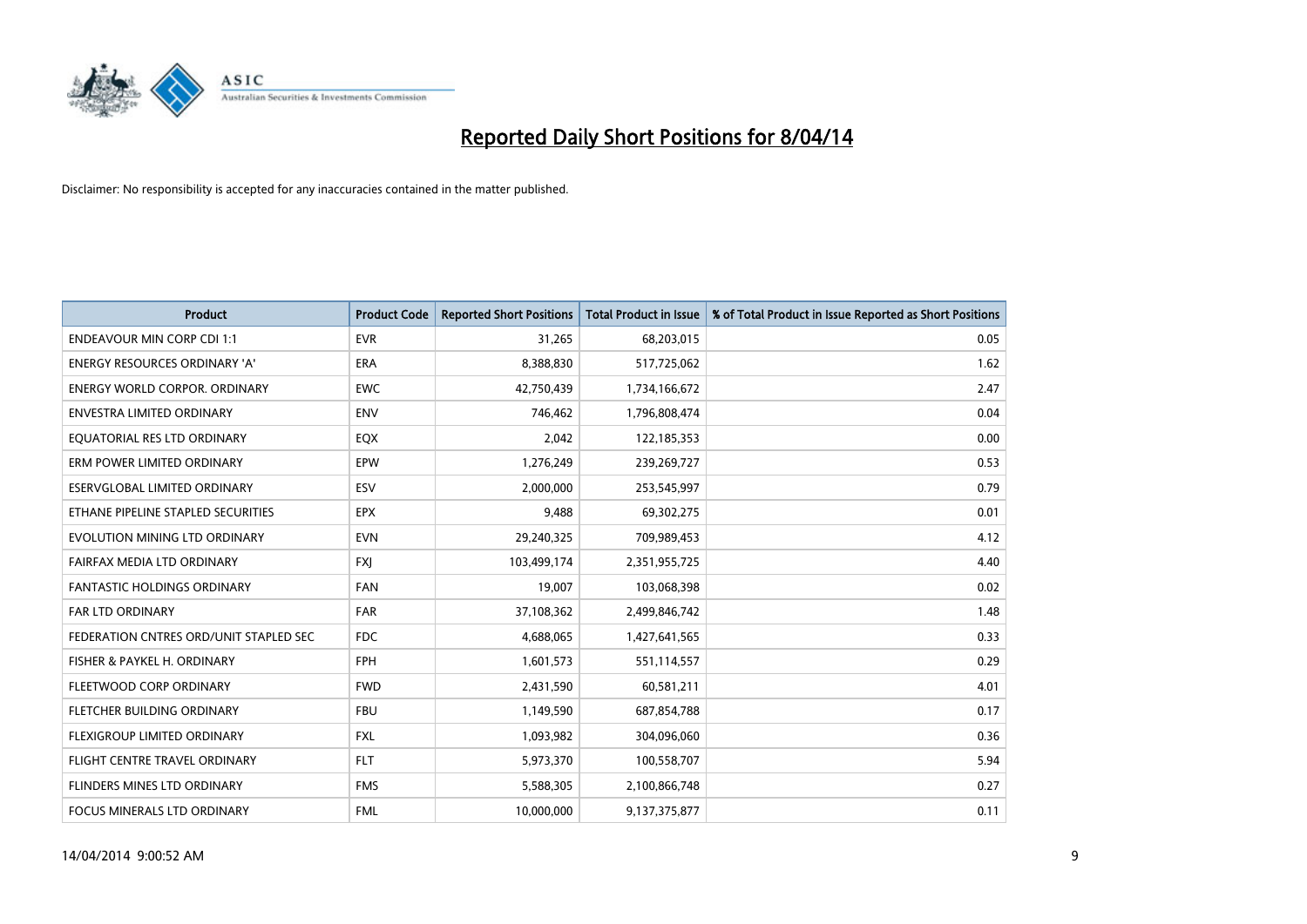

| <b>Product</b>                             | <b>Product Code</b> | <b>Reported Short Positions</b> | <b>Total Product in Issue</b> | % of Total Product in Issue Reported as Short Positions |
|--------------------------------------------|---------------------|---------------------------------|-------------------------------|---------------------------------------------------------|
| FONTERRA SHARE FUND ORDINARY UNITS         | <b>FSF</b>          | 3,034                           | 106,627,436                   | 0.00                                                    |
| FORGE GROUP LIMITED ORDINARY               | FGE                 | 2,714,488                       | 86,169,014                    | 3.15                                                    |
| <b>FORTESCUE METALS GRP ORDINARY</b>       | <b>FMG</b>          | 159,048,157                     | 3,113,798,151                 | 5.11                                                    |
| <b>G.U.D. HOLDINGS ORDINARY</b>            | GUD                 | 2,840,185                       | 71,241,319                    | 3.99                                                    |
| <b>G8 EDUCATION LIMITED ORDINARY</b>       | <b>GEM</b>          | 7,454,013                       | 315,640,876                   | 2.36                                                    |
| <b>GALAXY RESOURCES ORDINARY</b>           | <b>GXY</b>          | 329,458                         | 1,027,073,389                 | 0.03                                                    |
| <b>GALILEO JAPAN TRUST UNIT</b>            | GIT                 | 21,936                          | 106,444,665                   | 0.02                                                    |
| <b>GBST HOLDINGS ORDINARY</b>              | <b>GBT</b>          | 37,495                          | 66,561,725                    | 0.06                                                    |
| <b>GDI PROPERTY GRP STAPLED SECURITIES</b> | GDI                 | 3,232,389                       | 567,575,025                   | 0.57                                                    |
| <b>GENETIC TECHNOLOGIES ORDINARY</b>       | <b>GTG</b>          | 2,136,360                       | 647,339,902                   | 0.33                                                    |
| <b>GEODYNAMICS LIMITED ORDINARY</b>        | GDY                 | 819                             | 406,452,608                   | 0.00                                                    |
| GI DYNAMICS, INC CDI US PROHIBITED         | GID                 | 920,140                         | 398,231,465                   | 0.23                                                    |
| <b>GINDALBIE METALS LTD ORDINARY</b>       | <b>GBG</b>          | 40,158,337                      | 1,493,660,842                 | 2.69                                                    |
| <b>GOODMAN FIELDER, ORDINARY</b>           | GFF                 | 56,891,853                      | 1,955,559,207                 | 2.91                                                    |
| <b>GOODMAN GROUP STAPLED</b>               | <b>GMG</b>          | 4,476,450                       | 1,727,685,976                 | 0.26                                                    |
| <b>GPT GROUP STAPLED SEC.</b>              | GPT                 | 9,836,432                       | 1,685,779,634                 | 0.58                                                    |
| <b>GRAINCORP LIMITED A CLASS ORDINARY</b>  | <b>GNC</b>          | 4,248,018                       | 228,855,628                   | 1.86                                                    |
| <b>GRANGE RESOURCES. ORDINARY</b>          | <b>GRR</b>          | 4,834,935                       | 1,157,097,869                 | 0.42                                                    |
| <b>GREENCROSS LIMITED ORDINARY</b>         | <b>GXL</b>          | 298                             | 90,893,174                    | 0.00                                                    |
| <b>GREENLAND MIN EN LTD ORDINARY</b>       | GGG                 | 3,903,023                       | 575,497,356                   | 0.68                                                    |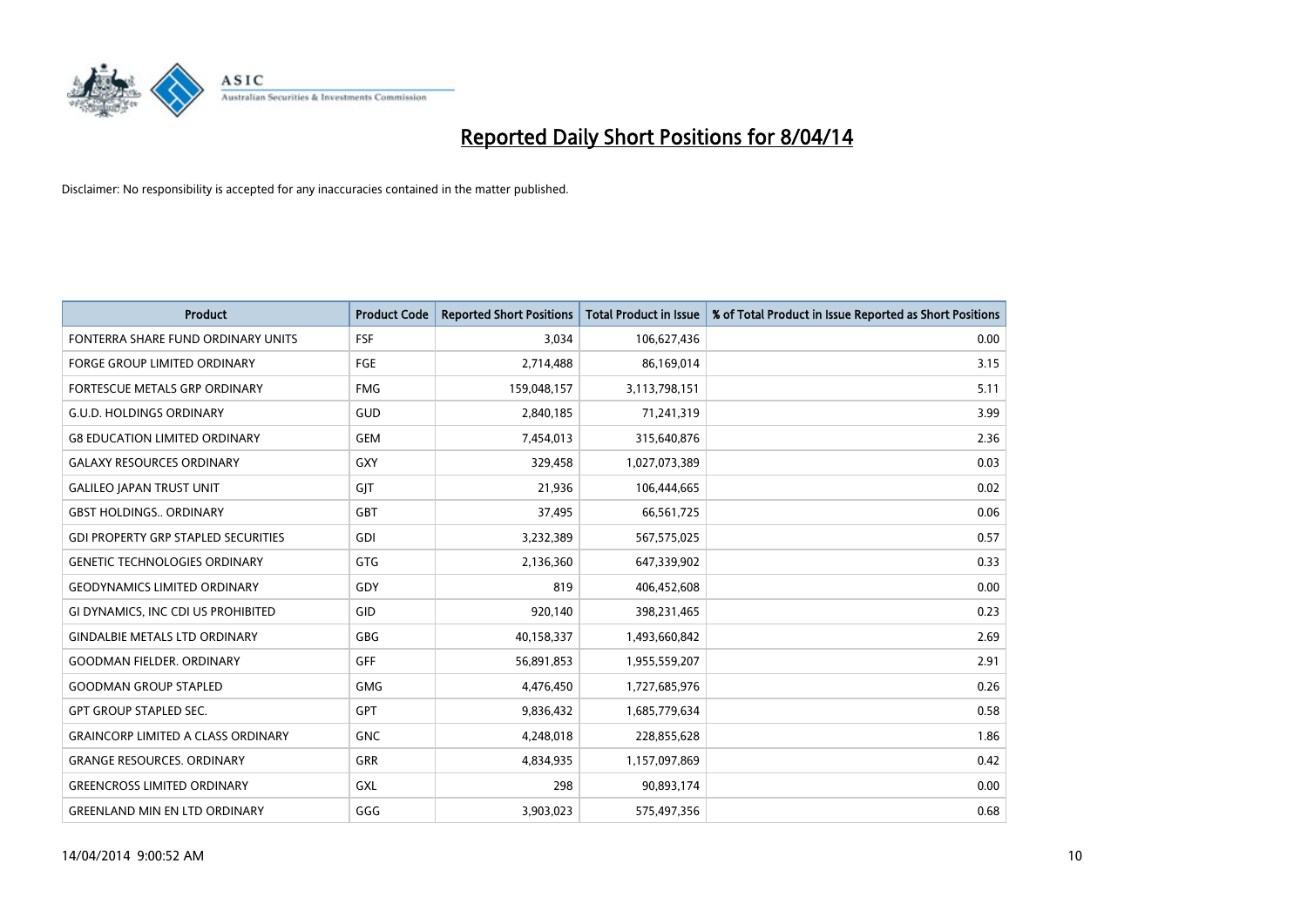

| <b>Product</b>                                   | <b>Product Code</b> | <b>Reported Short Positions</b> | <b>Total Product in Issue</b> | % of Total Product in Issue Reported as Short Positions |
|--------------------------------------------------|---------------------|---------------------------------|-------------------------------|---------------------------------------------------------|
| <b>GROWTHPOINT PROPERTY ORD/UNIT STAPLED SEC</b> | GOZ                 | 3,442                           | 488,029,437                   | 0.00                                                    |
| <b>GRYPHON MINERALS LTD ORDINARY</b>             | <b>GRY</b>          | 4,567,367                       | 400,889,282                   | 1.14                                                    |
| <b>GUILDFORD COAL LTD ORDINARY</b>               | <b>GUF</b>          | 216,030                         | 761,857,020                   | 0.03                                                    |
| <b>GUINNESS PEAT GROUP. CDI 1:1</b>              | GPG                 | 81,925                          | 173,712,997                   | 0.05                                                    |
| <b>GWA GROUP LTD ORDINARY</b>                    | <b>GWA</b>          | 10,289,885                      | 306,533,770                   | 3.36                                                    |
| HARVEY NORMAN ORDINARY                           | <b>HVN</b>          | 63,546,248                      | 1,062,316,784                 | 5.98                                                    |
| <b>HENDERSON GROUP CDI 1:1</b>                   | <b>HGG</b>          | 1,137,213                       | 639,330,231                   | 0.18                                                    |
| HFA HOLDINGS LIMITED ORDINARY                    | <b>HFA</b>          | 3,809                           | 118,738,157                   | 0.00                                                    |
| <b>HIGHLANDS PACIFIC ORDINARY</b>                | <b>HIG</b>          | 10,001                          | 854,261,346                   | 0.00                                                    |
| HILLGROVE RES LTD ORDINARY                       | <b>HGO</b>          | 545,339                         | 1,180,889,221                 | 0.05                                                    |
| HILLS LTD ORDINARY                               | <b>HIL</b>          | 502,621                         | 235,641,350                   | 0.21                                                    |
| HORIZON OIL LIMITED ORDINARY                     | <b>HZN</b>          | 95,674,693                      | 1,301,147,932                 | 7.35                                                    |
| HOT CHILI LTD ORDINARY                           | <b>HCH</b>          | 10,000                          | 347,732,196                   | 0.00                                                    |
| <b>HOTEL PROPERTY STAPLED</b>                    | <b>HPI</b>          | 89,845                          | 132,870,000                   | 0.07                                                    |
| <b>ICAR ASIA LTD ORDINARY</b>                    | ICQ                 | 16,076                          | 121,346,281                   | 0.01                                                    |
| <b>ICON ENERGY LIMITED ORDINARY</b>              | <b>ICN</b>          | 30,000                          | 615,774,351                   | 0.00                                                    |
| <b>IINET LIMITED ORDINARY</b>                    | <b>IIN</b>          | 2,437,767                       | 161,238,847                   | 1.51                                                    |
| ILUKA RESOURCES ORDINARY                         | ILU                 | 42,241,472                      | 418,700,517                   | 10.09                                                   |
| <b>IMDEX LIMITED ORDINARY</b>                    | <b>IMD</b>          | 4,859,275                       | 210,473,188                   | 2.31                                                    |
| <b>INCITEC PIVOT ORDINARY</b>                    | <b>IPL</b>          | 19,374,987                      | 1,644,919,097                 | 1.18                                                    |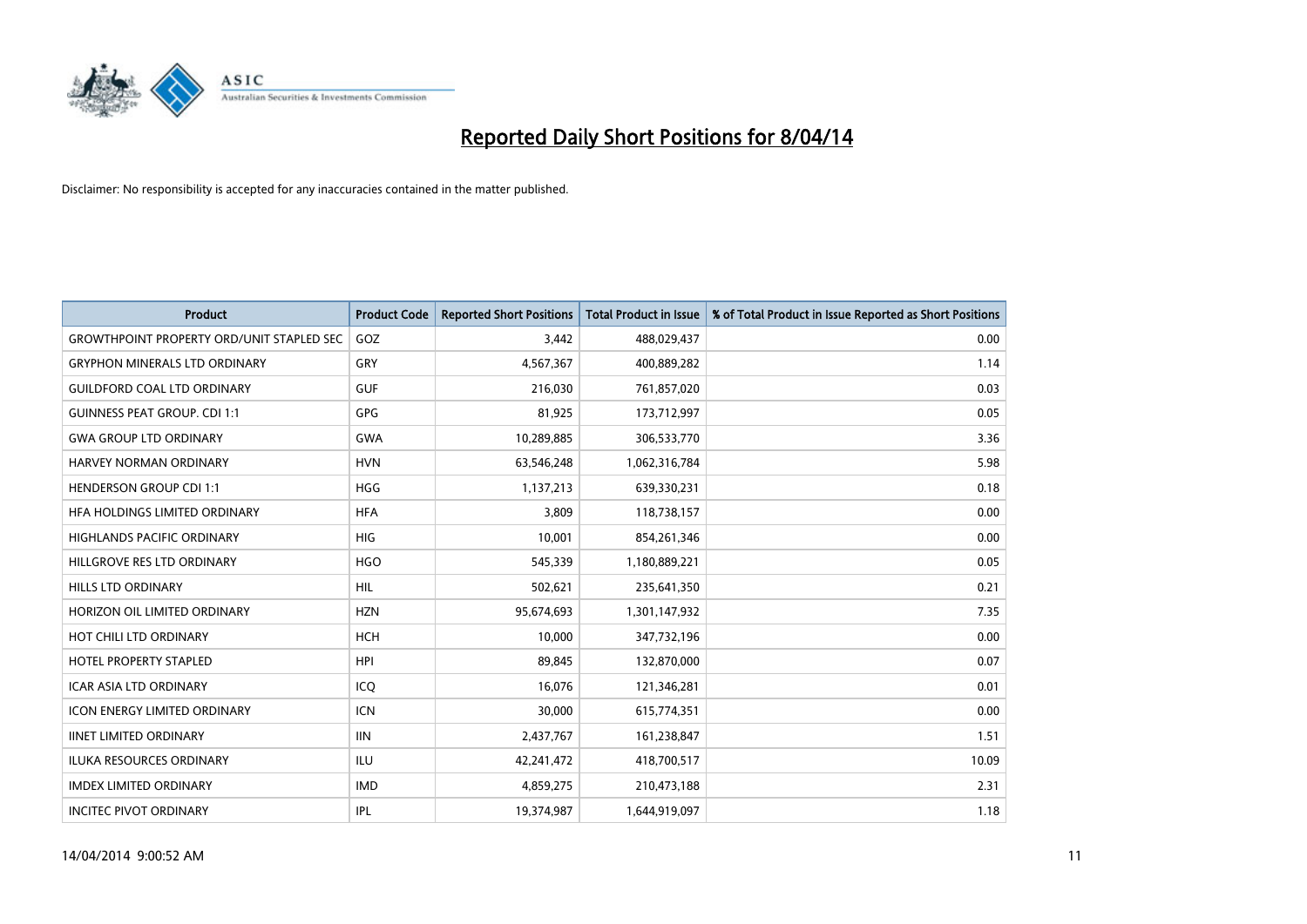

| <b>Product</b>                                | <b>Product Code</b> | <b>Reported Short Positions</b> | <b>Total Product in Issue</b> | % of Total Product in Issue Reported as Short Positions |
|-----------------------------------------------|---------------------|---------------------------------|-------------------------------|---------------------------------------------------------|
| <b>INDEPENDENCE GROUP ORDINARY</b>            | <b>IGO</b>          | 2,498,043                       | 233,323,905                   | 1.07                                                    |
| INDOCHINE MINING LTD ORDINARY                 | IDC                 | 18,008                          | 1,003,497,126                 | 0.00                                                    |
| <b>INDOPHIL RESOURCES ORDINARY</b>            | <b>IRN</b>          | 1,062,224                       | 1,203,146,194                 | 0.09                                                    |
| <b>INDUSTRIA REIT STAPLED</b>                 | <b>IDR</b>          | 2,823                           | 125,000,001                   | 0.00                                                    |
| <b>INFIGEN ENERGY STAPLED SECURITIES</b>      | <b>IFN</b>          | 3,280,227                       | 764,993,434                   | 0.43                                                    |
| INGENIA GROUP STAPLED SECURITIES              | <b>INA</b>          | 867,522                         | 676,240,232                   | 0.13                                                    |
| <b>INSURANCE AUSTRALIA ORDINARY</b>           | IAG                 | 17,020,492                      | 2,341,618,048                 | 0.73                                                    |
| <b>INTREPID MINES ORDINARY</b>                | <b>IAU</b>          | 18,837,706                      | 556,689,740                   | 3.38                                                    |
| <b>INVESTA OFFICE FUND STAPLED SECURITIES</b> | <b>IOF</b>          | 1,430,959                       | 614,047,458                   | 0.23                                                    |
| <b>INVOCARE LIMITED ORDINARY</b>              | <b>IVC</b>          | 4,301,030                       | 110,030,298                   | 3.91                                                    |
| <b>IOOF HOLDINGS LTD ORDINARY</b>             | IFL                 | 2,130,596                       | 232,118,034                   | 0.92                                                    |
| <b>IPROPERTY GROUP LTD ORDINARY</b>           | <b>IPP</b>          | 287,737                         | 181,579,840                   | 0.16                                                    |
| <b>IRESS LIMITED ORDINARY</b>                 | <b>IRE</b>          | 504,564                         | 158,585,126                   | 0.32                                                    |
| <b>IRON ORE HOLDINGS ORDINARY</b>             | <b>IOH</b>          | 26,197                          | 161,174,005                   | 0.02                                                    |
| <b>ISELECT LTD ORDINARY</b>                   | <b>ISU</b>          | 339,452                         | 260,889,894                   | 0.13                                                    |
| JAMES HARDIE INDUST CHESS DEPOSITARY INT      | <b>IHX</b>          | 3,749,961                       | 445,033,502                   | 0.84                                                    |
| <b>JB HI-FI LIMITED ORDINARY</b>              | <b>IBH</b>          | 12,881,460                      | 100,385,400                   | 12.83                                                   |
| <b>KAGARA LTD ORDINARY</b>                    | KZL                 | 3,349,855                       | 798,953,117                   | 0.42                                                    |
| KAROON GAS AUSTRALIA ORDINARY                 | <b>KAR</b>          | 12,727,653                      | 255,841,581                   | 4.97                                                    |
| KATHMANDU HOLD LTD ORDINARY                   | <b>KMD</b>          | 139,278                         | 200,473,338                   | 0.07                                                    |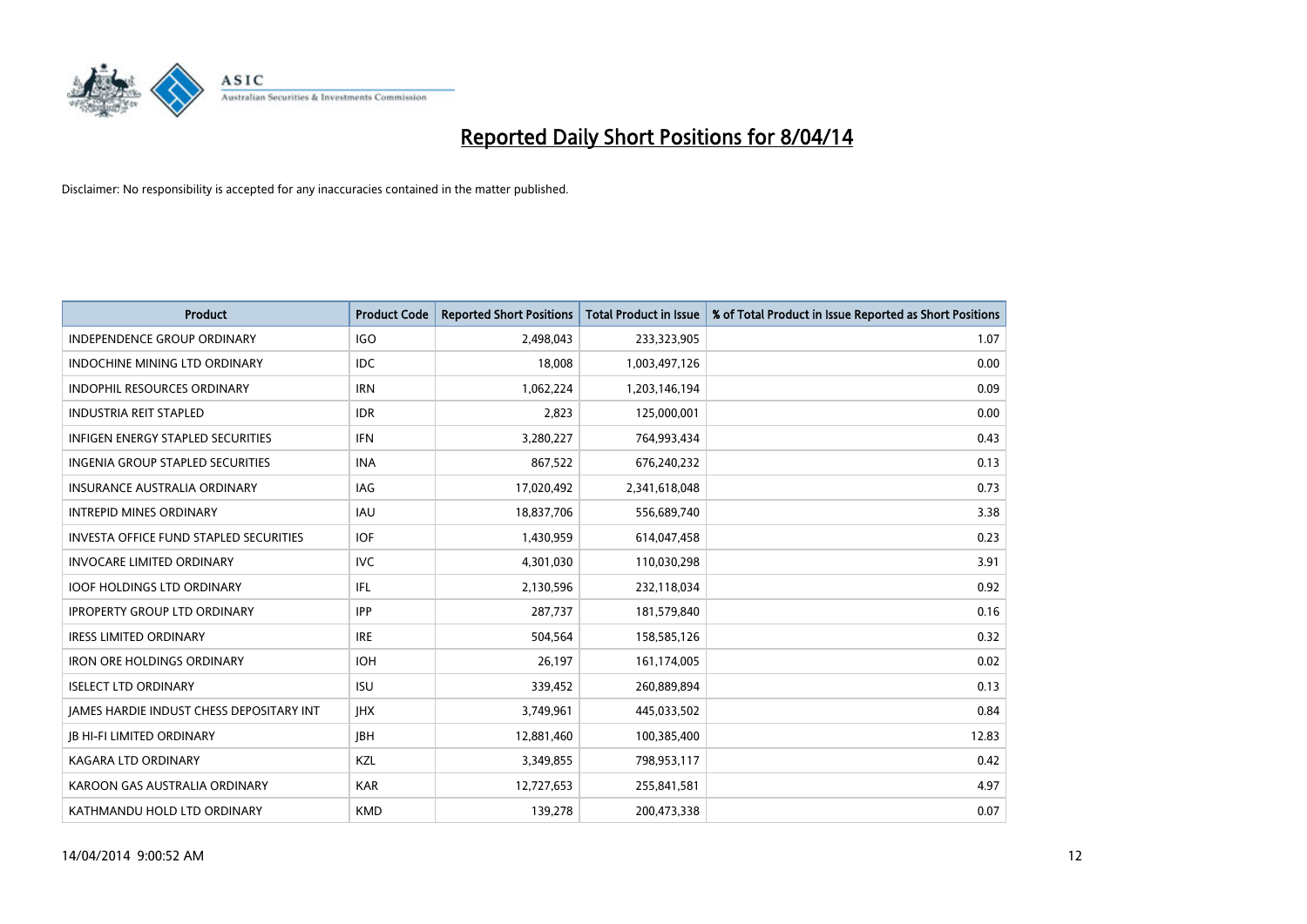

| <b>Product</b>                        | <b>Product Code</b> | <b>Reported Short Positions</b> | <b>Total Product in Issue</b> | % of Total Product in Issue Reported as Short Positions |
|---------------------------------------|---------------------|---------------------------------|-------------------------------|---------------------------------------------------------|
| <b>KBL MINING LIMITED ORDINARY</b>    | <b>KBL</b>          | 1,820                           | 393,535,629                   | 0.00                                                    |
| KINGSGATE CONSOLID. ORDINARY          | <b>KCN</b>          | 11,831,064                      | 192,691,879                   | 6.14                                                    |
| KINGSROSE MINING LTD ORDINARY         | <b>KRM</b>          | 260,442                         | 358,611,493                   | 0.07                                                    |
| LEIGHTON HOLDINGS ORDINARY            | LEI                 | 12,024,337                      | 337,965,688                   | 3.56                                                    |
| LEND LEASE GROUP UNIT/ORD STAPLED     | LLC                 | 4,354,882                       | 577,475,833                   | 0.75                                                    |
| LIQUEFIED NATURAL ORDINARY            | <b>LNG</b>          | 863                             | 355,829,015                   | 0.00                                                    |
| LYCOPODIUM LIMITED ORDINARY           | <b>LYL</b>          | 1,001                           | 38,955,103                    | 0.00                                                    |
| LYNAS CORPORATION ORDINARY            | <b>LYC</b>          | 127,208,576                     | 1,961,185,594                 | 6.49                                                    |
| <b>M2 GRP LTD ORDINARY</b>            | <b>MTU</b>          | 14,581,927                      | 179,511,351                   | 8.12                                                    |
| <b>MACA LIMITED ORDINARY</b>          | <b>MLD</b>          | 212,351                         | 202,676,373                   | 0.10                                                    |
| MACMAHON HOLDINGS ORDINARY            | MAH                 | 24,964                          | 1,261,699,966                 | 0.00                                                    |
| MACO ATLAS ROADS GRP ORDINARY STAPLED | <b>MQA</b>          | 6,797,672                       | 487,230,540                   | 1.40                                                    |
| MACQUARIE GROUP LTD ORDINARY          | <b>MOG</b>          | 1,254,936                       | 321,074,750                   | 0.39                                                    |
| MAGELLAN FIN GRP LTD ORDINARY         | <b>MFG</b>          | 2,167,101                       | 157,260,241                   | 1.38                                                    |
| <b>MATRIX C &amp; E LTD ORDINARY</b>  | <b>MCE</b>          | 2,871,025                       | 94,555,428                    | 3.04                                                    |
| MAVERICK DRILLING ORDINARY            | MAD                 | 8,293,638                       | 468,004,529                   | 1.77                                                    |
| MAXITRANS INDUSTRIES ORDINARY         | <b>MXI</b>          | 346,701                         | 185,075,653                   | 0.19                                                    |
| MAYNE PHARMA LTD ORDINARY             | <b>MYX</b>          | 848,213                         | 586,651,477                   | 0.14                                                    |
| <b>MCALEESE LTD ORDINARY</b>          | <b>MCS</b>          | 23,000                          | 287,365,502                   | 0.01                                                    |
| MCMILLAN SHAKESPEARE ORDINARY         | <b>MMS</b>          | 256,158                         | 74,523,965                    | 0.34                                                    |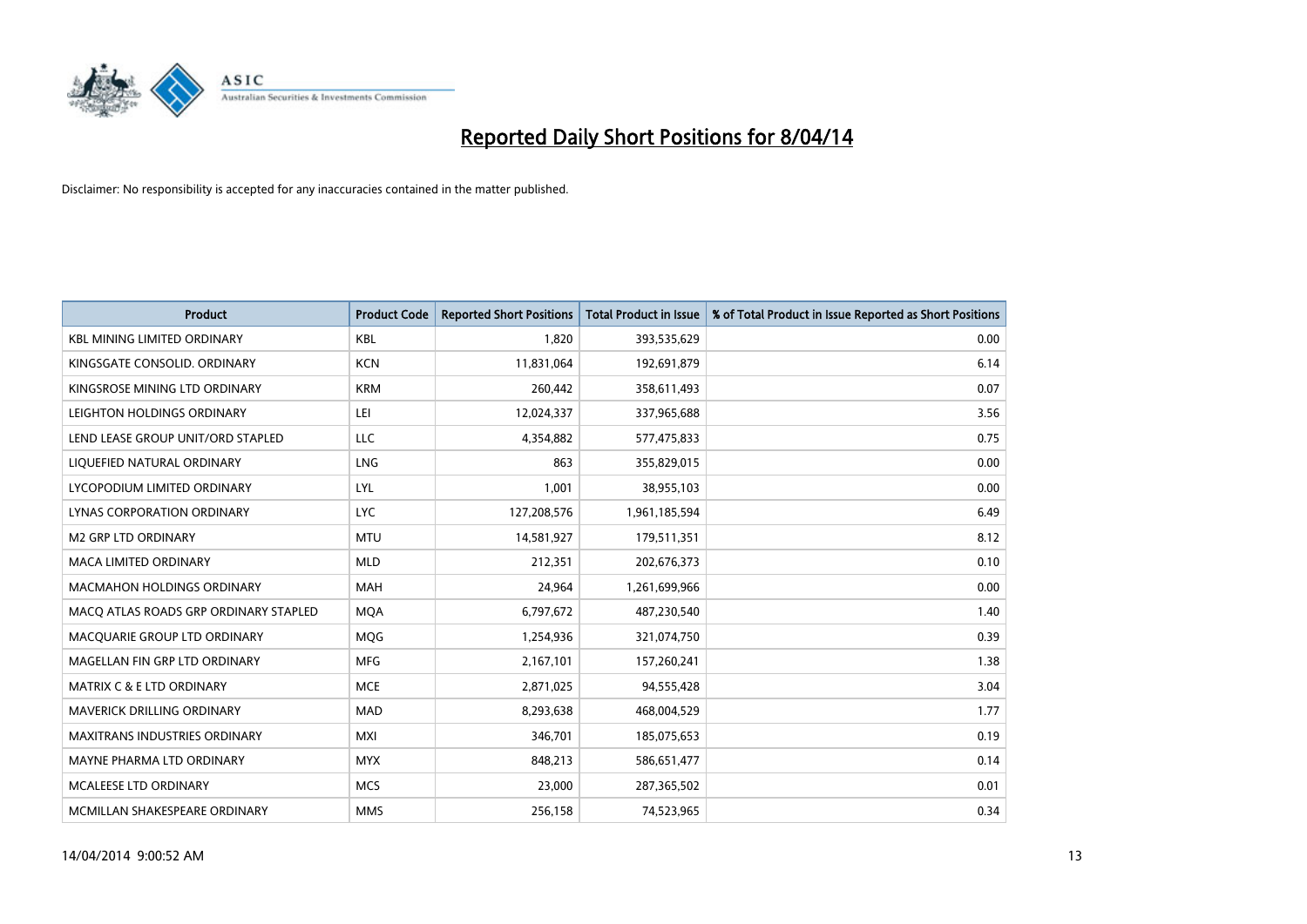

| <b>Product</b>                    | <b>Product Code</b> | <b>Reported Short Positions</b> | <b>Total Product in Issue</b> | % of Total Product in Issue Reported as Short Positions |
|-----------------------------------|---------------------|---------------------------------|-------------------------------|---------------------------------------------------------|
| MCPHERSON'S LTD ORDINARY          | <b>MCP</b>          | 151,987                         | 93,994,381                    | 0.16                                                    |
| MEDUSA MINING LTD ORDINARY        | <b>MML</b>          | 6,217,340                       | 207,794,301                   | 2.99                                                    |
| <b>MERMAID MARINE ORDINARY</b>    | <b>MRM</b>          | 5,628,051                       | 364,822,225                   | 1.54                                                    |
| MESOBLAST LIMITED ORDINARY        | <b>MSB</b>          | 18,964,606                      | 321,210,394                   | 5.90                                                    |
| METALS X LIMITED ORDINARY         | <b>MLX</b>          | 675,763                         | 1,655,386,110                 | 0.04                                                    |
| METCASH LIMITED ORDINARY          | <b>MTS</b>          | 101,126,755                     | 888,338,048                   | 11.38                                                   |
| MIGHTY RIVER POWER ORDINARY       | <b>MYT</b>          | 3,730,666                       | 1,400,012,517                 | 0.27                                                    |
| MILLENNIUM MIN LTD ORDINARY       | <b>MOY</b>          | 2,316                           | 217,695,372                   | 0.00                                                    |
| MINCOR RESOURCES NL ORDINARY      | <b>MCR</b>          | 341,742                         | 188,208,274                   | 0.18                                                    |
| MINERAL DEPOSITS ORDINARY         | <b>MDL</b>          | 683,622                         | 103,538,786                   | 0.66                                                    |
| MINERAL RESOURCES. ORDINARY       | <b>MIN</b>          | 5,641,871                       | 186,312,198                   | 3.03                                                    |
| MINT WIRELESS ORDINARY            | <b>MNW</b>          | 1,128,122                       | 405,872,395                   | 0.28                                                    |
| MIRABELA NICKEL LTD ORDINARY      | <b>MBN</b>          | 18,855,648                      | 876,801,147                   | 2.15                                                    |
| MIRVAC GROUP STAPLED SECURITIES   | <b>MGR</b>          | 1,324,983                       | 3,692,279,772                 | 0.04                                                    |
| MOBILE EMBRACE LTD ORDINARY       | <b>MBE</b>          | 1,794                           | 369,270,098                   | 0.00                                                    |
| MOLOPO ENERGY LTD ORDINARY        | <b>MPO</b>          | 268,667                         | 247,275,840                   | 0.11                                                    |
| MONADELPHOUS GROUP ORDINARY       | <b>MND</b>          | 12,731,863                      | 92,308,047                    | 13.79                                                   |
| MORTGAGE CHOICE LTD ORDINARY      | <b>MOC</b>          | 3,976                           | 123,780,387                   | 0.00                                                    |
| <b>MOUNT GIBSON IRON ORDINARY</b> | <b>MGX</b>          | 10,544,166                      | 1,090,584,232                 | 0.97                                                    |
| MULTIPLEX SITES SITES             | <b>MXUPA</b>        | 1,670                           | 4,500,000                     | 0.04                                                    |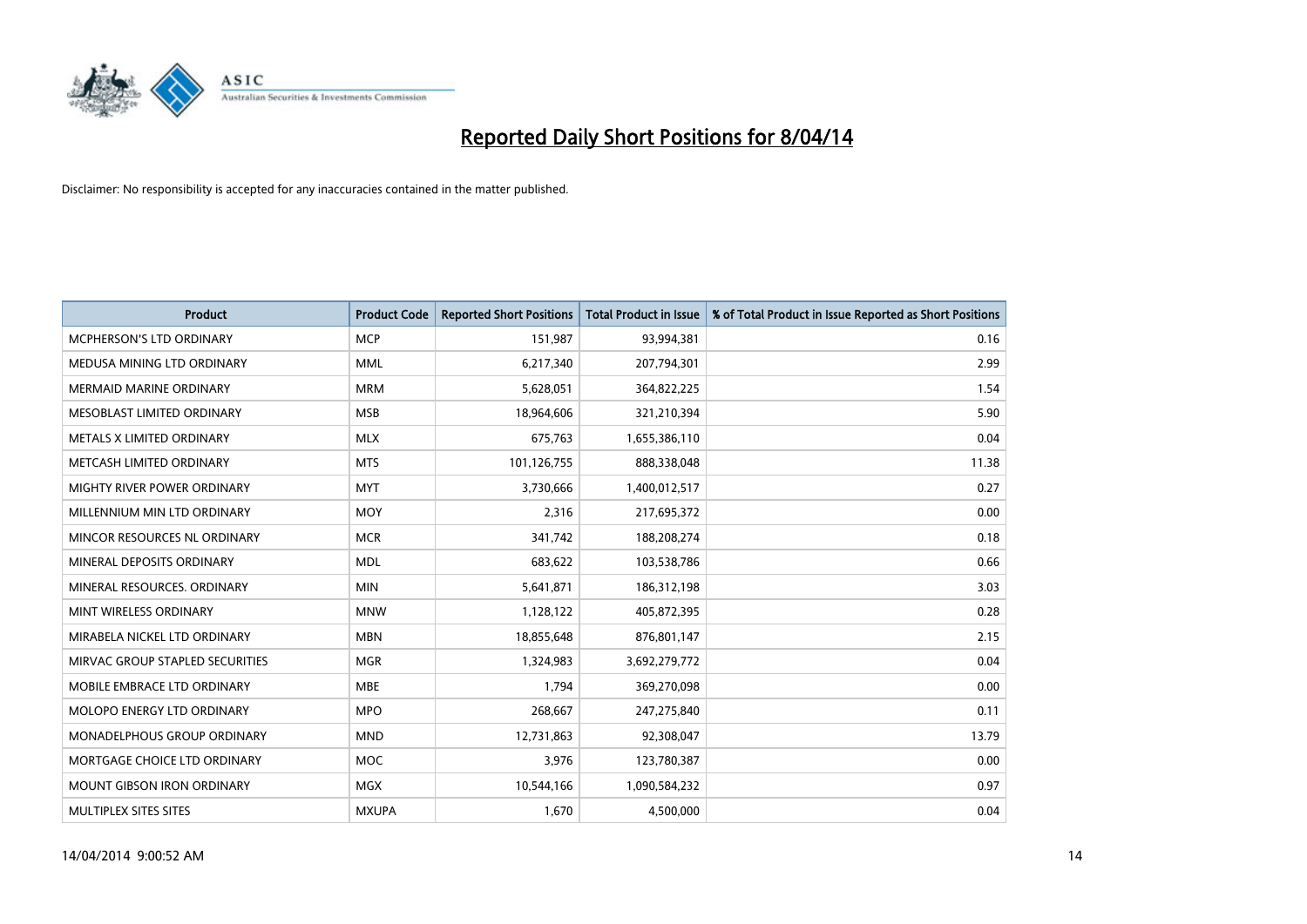

| <b>Product</b>                | <b>Product Code</b> | <b>Reported Short Positions</b> | <b>Total Product in Issue</b> | % of Total Product in Issue Reported as Short Positions |
|-------------------------------|---------------------|---------------------------------|-------------------------------|---------------------------------------------------------|
| MURCHISON METALS LTD ORDINARY | <b>MMX</b>          | 216,291                         | 450,497,346                   | 0.05                                                    |
| MYER HOLDINGS LTD ORDINARY    | <b>MYR</b>          | 67,663,400                      | 585,684,551                   | 11.55                                                   |
| NANOSONICS LIMITED ORDINARY   | <b>NAN</b>          | 193,539                         | 263,798,826                   | 0.07                                                    |
| NATIONAL AUST, BANK ORDINARY  | <b>NAB</b>          | 6,282,081                       | 2,353,771,760                 | 0.27                                                    |
| NATIONAL STORAGE STAPLED      | <b>NSR</b>          | 1,407,850                       | 244,897,097                   | 0.57                                                    |
| NAVITAS LIMITED ORDINARY      | <b>NVT</b>          | 2,925,597                       | 375,712,581                   | 0.78                                                    |
| NEARMAP LTD ORDINARY          | <b>NEA</b>          | 63,090                          | 337,346,101                   | 0.02                                                    |
| NEON ENERGY LIMITED ORDINARY  | <b>NEN</b>          | 242,166                         | 553,037,848                   | 0.04                                                    |
| NEW HOPE CORPORATION ORDINARY | <b>NHC</b>          | 678,747                         | 830,933,112                   | 0.08                                                    |
| NEWCREST MINING ORDINARY      | <b>NCM</b>          | 5,933,597                       | 766,510,971                   | 0.77                                                    |
| NEWS CORP A NON-VOTING CDI    | <b>NWSLV</b>        | 407,559                         | 3,115,091                     | 13.08                                                   |
| NEWS CORP B VOTING CDI        | <b>NWS</b>          | 2,201,341                       | 20,237,280                    | 10.88                                                   |
| NEWSAT LIMITED ORDINARY       | <b>NWT</b>          | 7,479,354                       | 612,199,841                   | 1.22                                                    |
| NEXTDC LIMITED ORDINARY       | <b>NXT</b>          | 10,542,512                      | 192,904,486                   | 5.47                                                    |
| NEXUS ENERGY LIMITED ORDINARY | <b>NXS</b>          | 1,462,101                       | 1,330,219,459                 | 0.11                                                    |
| NIB HOLDINGS LIMITED ORDINARY | <b>NHF</b>          | 3,432,616                       | 439,004,182                   | 0.78                                                    |
| NICK SCALI LIMITED ORDINARY   | <b>NCK</b>          | 2,001                           | 81,000,000                    | 0.00                                                    |
| NIDO PETROLEUM ORDINARY       | <b>NDO</b>          | 47,402                          | 2,048,317,635                 | 0.00                                                    |
| NINE ENTERTAINMENT ORDINARY   | <b>NEC</b>          | 11,204,378                      | 940,295,023                   | 1.19                                                    |
| NOBLE MINERAL RES ORDINARY    | <b>NMG</b>          | 2,365,726                       | 666,397,952                   | 0.36                                                    |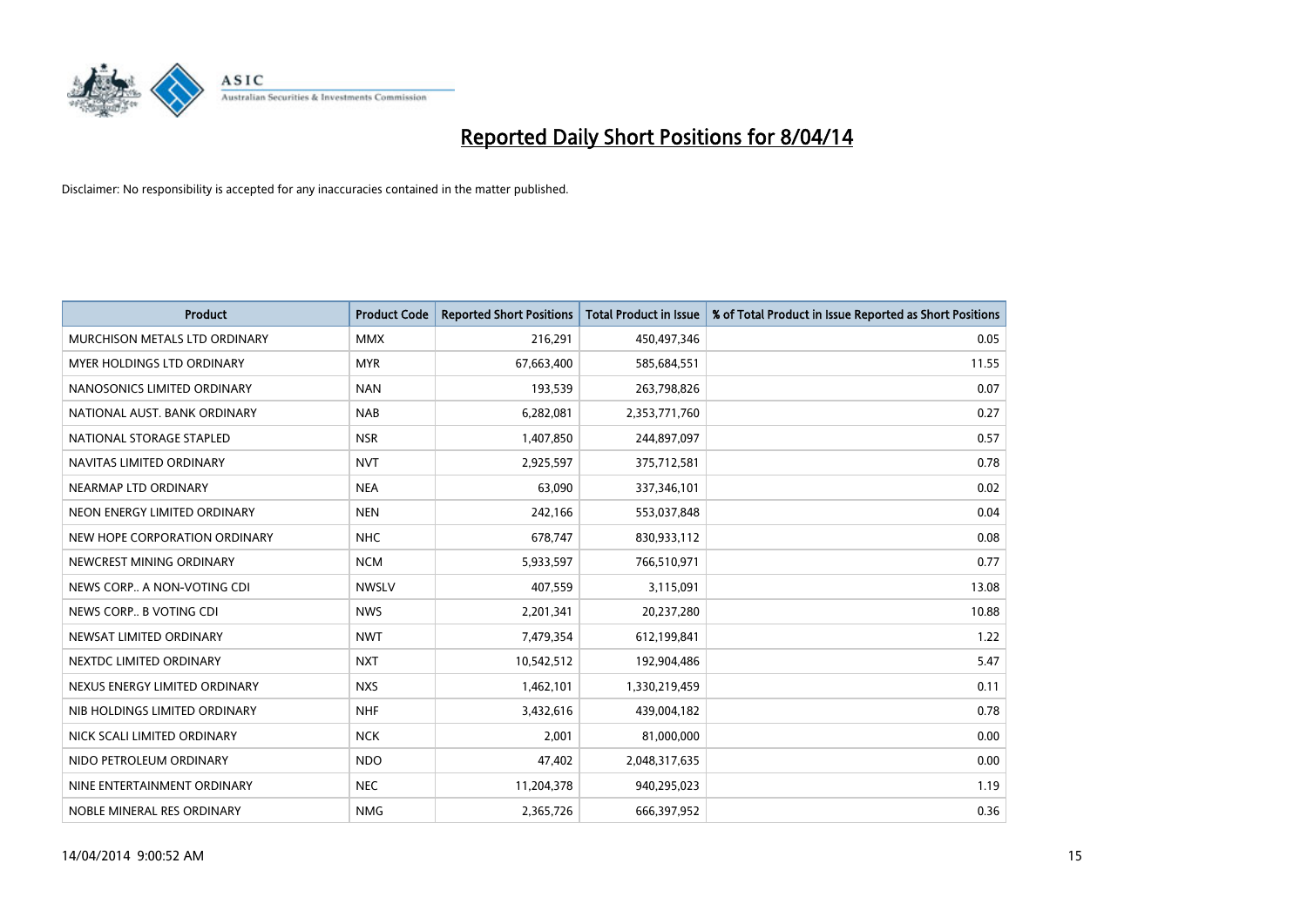

| <b>Product</b>                        | <b>Product Code</b> | <b>Reported Short Positions</b> | <b>Total Product in Issue</b> | % of Total Product in Issue Reported as Short Positions |
|---------------------------------------|---------------------|---------------------------------|-------------------------------|---------------------------------------------------------|
| NORTHERN IRON LTD ORDINARY            | <b>NFE</b>          | 13,000                          | 484,405,314                   | 0.00                                                    |
| NORTHERN STAR ORDINARY                | <b>NST</b>          | 2,138,566                       | 578,591,915                   | 0.37                                                    |
| NOVOGEN LIMITED ORDINARY              | <b>NRT</b>          | 164,193                         | 168,557,834                   | 0.10                                                    |
| NRW HOLDINGS LIMITED ORDINARY         | <b>NWH</b>          | 16,731,137                      | 278,888,011                   | 6.00                                                    |
| NUCOAL RESOURCES LTD ORDINARY         | <b>NCR</b>          | 1                               | 768,612,354                   | 0.00                                                    |
| NUFARM LIMITED ORDINARY               | <b>NUF</b>          | 18,986,931                      | 263,725,895                   | 7.20                                                    |
| <b>OAKTON LIMITED ORDINARY</b>        | <b>OKN</b>          | 30,002                          | 89,990,235                    | 0.03                                                    |
| OCEANAGOLD CORP. CHESS DEPOSITARY INT | <b>OGC</b>          | 3,951,187                       | 300,567,377                   | 1.31                                                    |
| OCEANIA CAPITAL LTD ORDINARY          | <b>OCP</b>          | 1                               | 35,307,209                    | 0.00                                                    |
| OIL SEARCH LTD ORDINARY               | OSH                 | 13,391,261                      | 1,492,751,394                 | 0.90                                                    |
| OM HOLDINGS LIMITED ORDINARY          | OMH                 | 1,926,708                       | 733,423,337                   | 0.26                                                    |
| ORICA LIMITED ORDINARY                | ORI                 | 7,644,695                       | 370,924,362                   | 2.06                                                    |
| ORIGIN ENERGY ORDINARY                | <b>ORG</b>          | 6,921,885                       | 1,103,645,753                 | 0.63                                                    |
| OROCOBRE LIMITED ORDINARY             | <b>ORE</b>          | 2,128,214                       | 132,041,911                   | 1.61                                                    |
| ORORA LIMITED ORDINARY                | <b>ORA</b>          | 494.060                         | 1,206,684,923                 | 0.04                                                    |
| OROTONGROUP LIMITED ORDINARY          | ORL                 | 181,758                         | 40,880,902                    | 0.44                                                    |
| OZ MINERALS ORDINARY                  | OZL                 | 14,015,148                      | 303,470,022                   | 4.62                                                    |
| OZFOREX GROUP LTD ORDINARY            | <b>OFX</b>          | 4,239,233                       | 240,000,000                   | 1.77                                                    |
| <b>PACIFIC BRANDS ORDINARY</b>        | <b>PBG</b>          | 18,617,798                      | 917,226,291                   | 2.03                                                    |
| PACT GROUP HLDGS LTD ORDINARY         | PGH                 | 2,919,997                       | 294,097,961                   | 0.99                                                    |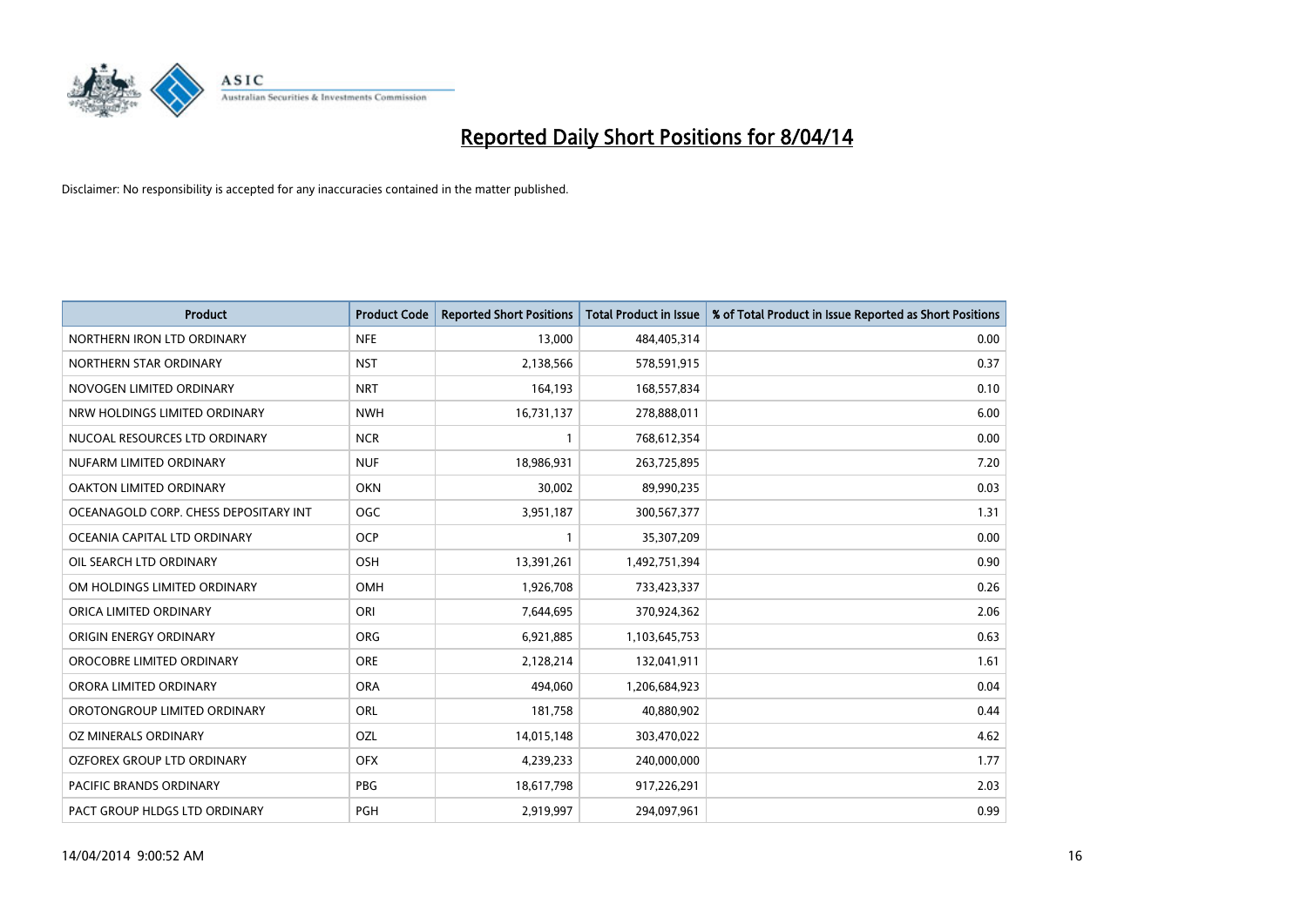

| <b>Product</b>                | <b>Product Code</b> | <b>Reported Short Positions</b> | <b>Total Product in Issue</b> | % of Total Product in Issue Reported as Short Positions |
|-------------------------------|---------------------|---------------------------------|-------------------------------|---------------------------------------------------------|
| PALADIN ENERGY LTD ORDINARY   | PDN                 | 93,183,995                      | 964, 367, 284                 | 9.66                                                    |
| PANAUST LIMITED ORDINARY      | <b>PNA</b>          | 4,959,319                       | 634,392,712                   | 0.78                                                    |
| PANORAMIC RESOURCES ORDINARY  | PAN                 | 697,732                         | 322,275,824                   | 0.22                                                    |
| PANTERRA GOLD LTD ORDINARY    | PGI                 |                                 | 772,781,012                   | 0.00                                                    |
| PAPERLINX LIMITED ORDINARY    | <b>PPX</b>          | 45,095                          | 665,181,261                   | 0.01                                                    |
| PAPILLON RES LTD ORDINARY     | PIR                 | 11,488,665                      | 340,894,210                   | 3.37                                                    |
| PATTIES FOODS LTD ORDINARY    | PFL                 | 10,001                          | 139,144,338                   | 0.01                                                    |
| PEET LIMITED ORDINARY         | <b>PPC</b>          | 328,831                         | 433,389,348                   | 0.08                                                    |
| PENINSULA ENERGY LTD ORDINARY | <b>PEN</b>          | 6,500,001                       | 3,420,028,891                 | 0.19                                                    |
| PERPETUAL LIMITED ORDINARY    | PPT                 | 1,212,064                       | 46,529,270                    | 2.60                                                    |
| PERSEUS MINING LTD ORDINARY   | PRU                 | 11,958,488                      | 526,656,401                   | 2.27                                                    |
| PHARMAXIS LTD ORDINARY        | <b>PXS</b>          | 408,118                         | 309,514,849                   | 0.13                                                    |
| PHOSPHAGENICS LTD. ORDINARY   | <b>POH</b>          | 50,000                          | 1,020,465,957                 | 0.00                                                    |
| PLATINUM ASSET ORDINARY       | <b>PTM</b>          | 241,209                         | 580,089,095                   | 0.04                                                    |
| PLATINUM AUSTRALIA ORDINARY   | <b>PLA</b>          | 836,027                         | 504,968,043                   | 0.17                                                    |
| PLATINUM CAPITAL LTD ORDINARY | <b>PMC</b>          | 7,854                           | 231,071,933                   | 0.00                                                    |
| PMP LIMITED ORDINARY          | <b>PMP</b>          | 1,584,873                       | 323,781,124                   | 0.49                                                    |
| POSEIDON NICK LTD ORDINARY    | <b>POS</b>          | 496,239                         | 466,264,157                   | 0.11                                                    |
| PRANA BIOTECHNOLOGY ORDINARY  | <b>PBT</b>          | 1,569,480                       | 429,475,350                   | 0.37                                                    |
| PREMIER INVESTMENTS ORDINARY  | <b>PMV</b>          | 261,706                         | 155,314,874                   | 0.17                                                    |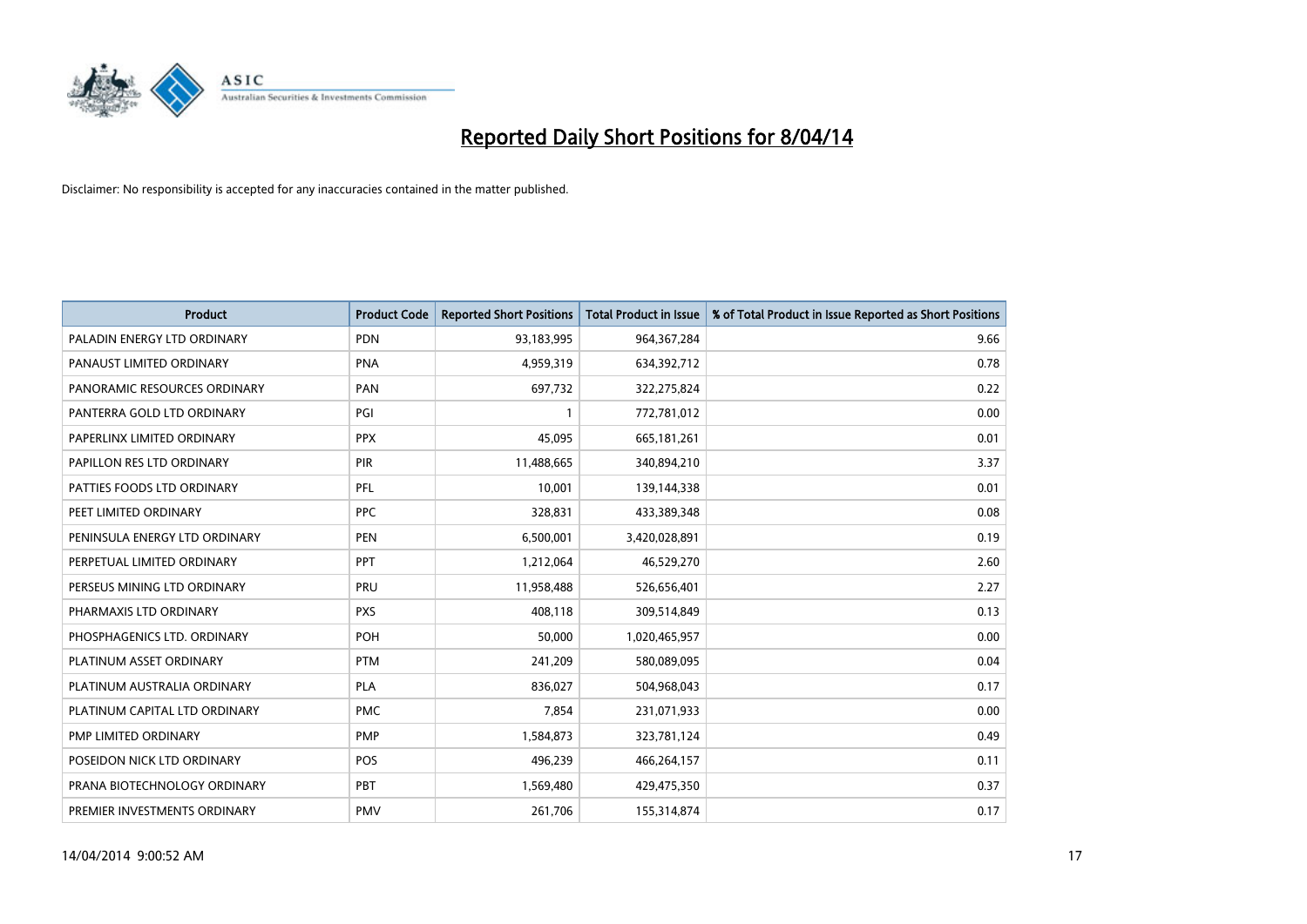

| <b>Product</b>                      | <b>Product Code</b> | <b>Reported Short Positions</b> | <b>Total Product in Issue</b> | % of Total Product in Issue Reported as Short Positions |
|-------------------------------------|---------------------|---------------------------------|-------------------------------|---------------------------------------------------------|
| PRIMA BIOMED LTD ORDINARY           | <b>PRR</b>          | 624,824                         | 1,228,709,341                 | 0.05                                                    |
| PRIMARY HEALTH CARE ORDINARY        | <b>PRY</b>          | 13,540,229                      | 504,956,647                   | 2.68                                                    |
| PRIME MEDIA GRP LTD ORDINARY        | <b>PRT</b>          | 147,377                         | 366,330,303                   | 0.04                                                    |
| PROGRAMMED ORDINARY                 | <b>PRG</b>          | 25,194                          | 118,253,992                   | 0.02                                                    |
| PURA VIDA ENERGY NL ORDINARY        | <b>PVD</b>          | 36,537                          | 127,168,198                   | 0.03                                                    |
| <b>QANTAS AIRWAYS ORDINARY</b>      | QAN                 | 65,648,222                      | 2,196,330,250                 | 2.99                                                    |
| OBE INSURANCE GROUP ORDINARY        | <b>OBE</b>          | 20,024,087                      | 1,248,704,599                 | 1.60                                                    |
| ORXPHARMA LTD ORDINARY              | <b>QRX</b>          | 167,606                         | 164,190,969                   | 0.10                                                    |
| <b>QUBE HOLDINGS LTD ORDINARY</b>   | <b>QUB</b>          | 26,717,215                      | 1,028,551,156                 | 2.60                                                    |
| RAMELIUS RESOURCES ORDINARY         | <b>RMS</b>          | 12,110                          | 365,600,380                   | 0.00                                                    |
| RAMSAY HEALTH CARE ORDINARY         | <b>RHC</b>          | 1,514,536                       | 202,081,252                   | 0.75                                                    |
| <b>RCG CORPORATION LTD ORDINARY</b> | <b>RCG</b>          | 265,587                         | 263,808,625                   | 0.10                                                    |
| <b>RCR TOMLINSON ORDINARY</b>       | <b>RCR</b>          | 201,545                         | 136,989,238                   | 0.15                                                    |
| <b>REA GROUP ORDINARY</b>           | <b>REA</b>          | 891,552                         | 131,714,699                   | 0.68                                                    |
| RECALL HOLDINGS LTD ORDINARY        | <b>REC</b>          | 2,011,665                       | 312,836,448                   | 0.64                                                    |
| RECKON LIMITED ORDINARY             | <b>RKN</b>          | 1,322,538                       | 126,913,066                   | 1.04                                                    |
| RED 5 LIMITED ORDINARY              | <b>RED</b>          | 56,951                          | 759,451,008                   | 0.01                                                    |
| <b>RED FORK ENERGY ORDINARY</b>     | <b>RFE</b>          | 1,758,245                       | 501,051,719                   | 0.35                                                    |
| REDBANK ENERGY LTD ORDINARY         | <b>AEI</b>          | 13                              | 786,287                       | 0.00                                                    |
| REECE AUSTRALIA LTD. ORDINARY       | <b>REH</b>          | 272                             | 99,600,000                    | 0.00                                                    |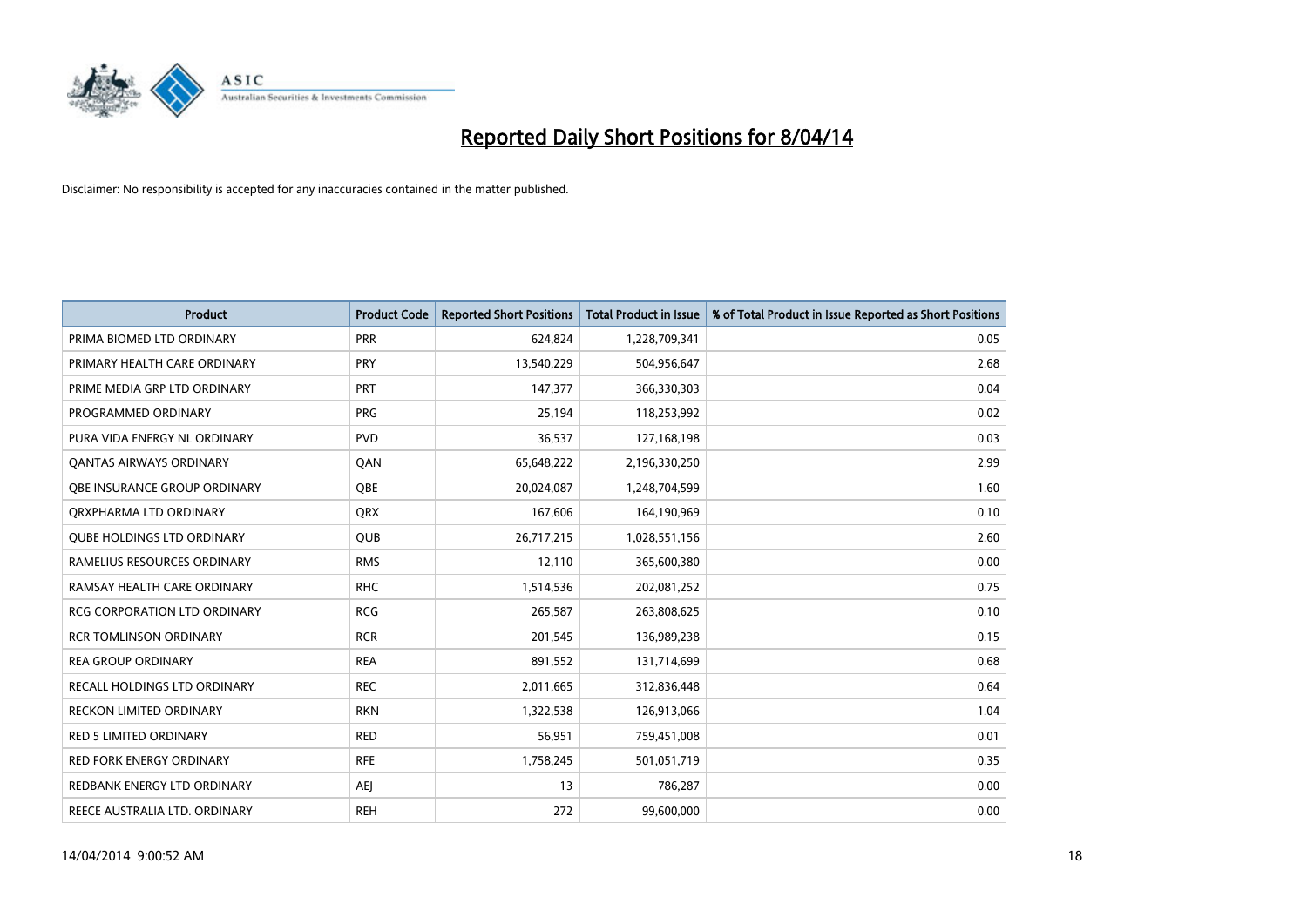

| <b>Product</b>                        | <b>Product Code</b> | <b>Reported Short Positions</b> | <b>Total Product in Issue</b> | % of Total Product in Issue Reported as Short Positions |
|---------------------------------------|---------------------|---------------------------------|-------------------------------|---------------------------------------------------------|
| REED RESOURCES LTD ORDINARY           | <b>RDR</b>          | 250,000                         | 523,453,895                   | 0.05                                                    |
| REGIS RESOURCES ORDINARY              | <b>RRL</b>          | 26,254,162                      | 499,744,095                   | 5.25                                                    |
| RESMED INC CDI 10:1                   | <b>RMD</b>          | 38,027,145                      | 1,415,926,590                 | 2.69                                                    |
| RESOLUTE MINING ORDINARY              | <b>RSG</b>          | 13,979,916                      | 641,189,223                   | 2.18                                                    |
| RESOURCE EQUIP LTD ORDINARY           | <b>ROL</b>          | 1,000                           | 251,131,629                   | 0.00                                                    |
| RESOURCE GENERATION ORDINARY          | <b>RES</b>          | 224,301                         | 581,380,338                   | 0.04                                                    |
| RETAIL FOOD GROUP ORDINARY            | <b>RFG</b>          | 4,396,281                       | 144,049,390                   | 3.05                                                    |
| REX MINERALS LIMITED ORDINARY         | <b>RXM</b>          | 660,804                         | 216,907,284                   | 0.30                                                    |
| RIDLEY CORPORATION ORDINARY           | <b>RIC</b>          | 1,960,454                       | 307,817,071                   | 0.64                                                    |
| RIO TINTO LIMITED ORDINARY            | <b>RIO</b>          | 4,691,009                       | 435,758,720                   | 1.08                                                    |
| ROC OIL COMPANY ORDINARY              | <b>ROC</b>          | 631,503                         | 686,568,400                   | 0.09                                                    |
| ROYAL WOLF HOLDINGS ORDINARY          | <b>RWH</b>          | 192,532                         | 100,387,052                   | 0.19                                                    |
| <b>RURALCO HOLDINGS ORDINARY</b>      | <b>RHL</b>          | 1,000                           | 77,291,069                    | 0.00                                                    |
| SAI GLOBAL LIMITED ORDINARY           | SAI                 | 10,932,158                      | 210,774,480                   | 5.19                                                    |
| SALMAT LIMITED ORDINARY               | <b>SLM</b>          | 788                             | 159,812,799                   | 0.00                                                    |
| SAMSON OIL & GAS LTD ORDINARY         | SSN                 | 12,776,000                      | 2,547,627,193                 | 0.50                                                    |
| SANDFIRE RESOURCES ORDINARY           | <b>SFR</b>          | 903,049                         | 155,640,968                   | 0.58                                                    |
| SANTOS LTD ORDINARY                   | <b>STO</b>          | 6,788,893                       | 975,314,977                   | 0.70                                                    |
| SARACEN MINERAL ORDINARY              | <b>SAR</b>          | 1,328,965                       | 792,784,738                   | 0.17                                                    |
| SCA PROPERTY GROUP STAPLED SECURITIES | SCP                 | 49,152,111                      | 648,628,320                   | 7.58                                                    |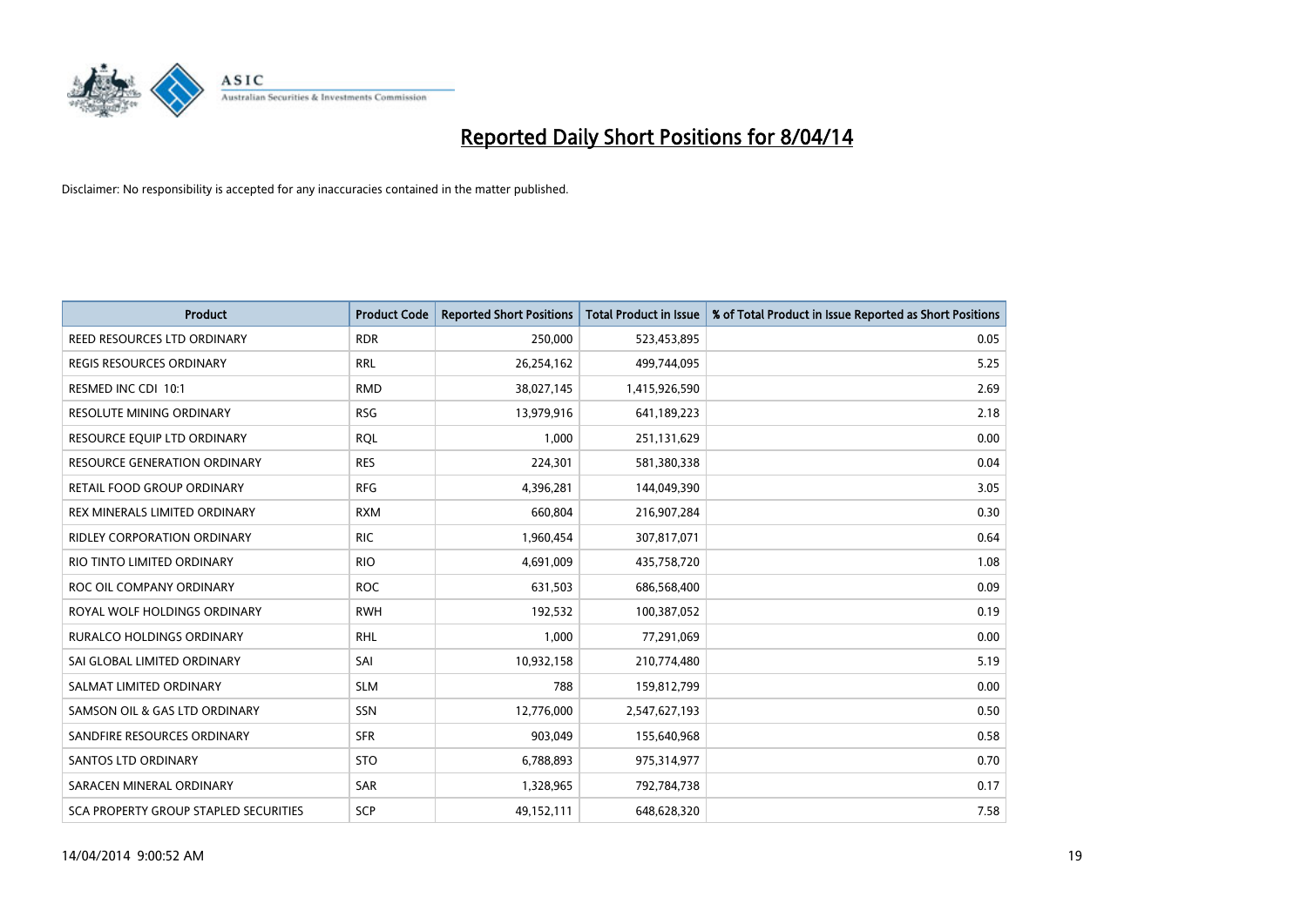

| <b>Product</b>                           | <b>Product Code</b> | <b>Reported Short Positions</b> | <b>Total Product in Issue</b> | % of Total Product in Issue Reported as Short Positions |
|------------------------------------------|---------------------|---------------------------------|-------------------------------|---------------------------------------------------------|
| SEEK LIMITED ORDINARY                    | <b>SEK</b>          | 6,226,919                       | 340,384,875                   | 1.83                                                    |
| SELECT HARVESTS ORDINARY                 | <b>SHV</b>          | 15,683                          | 57,815,720                    | 0.03                                                    |
| SENEX ENERGY LIMITED ORDINARY            | <b>SXY</b>          | 7,329,909                       | 1,145,058,917                 | 0.64                                                    |
| SERVCORP LIMITED ORDINARY                | SRV                 | 27,374                          | 98,432,275                    | 0.03                                                    |
| SERVICE STREAM ORDINARY                  | <b>SSM</b>          | 30                              | 326,943,570                   | 0.00                                                    |
| SEVEN GROUP HOLDINGS ORDINARY            | <b>SVW</b>          | 105,474                         | 307,356,159                   | 0.03                                                    |
| SEVEN WEST MEDIA LTD ORDINARY            | SWM                 | 9,009,036                       | 999,160,872                   | 0.90                                                    |
| SG FLEET GROUP LTD ORDINARY              | SGF                 | 15,194                          | 242,691,826                   | 0.01                                                    |
| SIGMA PHARMACEUTICAL ORDINARY            | <b>SIP</b>          | 9,200,631                       | 1,125,026,719                 | 0.82                                                    |
| SILEX SYSTEMS ORDINARY                   | <b>SLX</b>          | 2,944,129                       | 170,367,734                   | 1.73                                                    |
| SILVER CHEF LIMITED ORDINARY             | SIV                 | 122,257                         | 29,333,629                    | 0.42                                                    |
| SILVER LAKE RESOURCE ORDINARY            | <b>SLR</b>          | 21,123,722                      | 503,233,971                   | 4.20                                                    |
| SIMS METAL MGMT LTD ORDINARY             | SGM                 | 14,801,066                      | 204,468,597                   | 7.24                                                    |
| SINGAPORE TELECOMM. CHESS DEPOSITARY INT | SGT                 | 5,744,477                       | 149,099,508                   | 3.85                                                    |
| SINO GAS ENERGY ORDINARY                 | <b>SEH</b>          | 1,159,913                       | 1,530,457,040                 | 0.08                                                    |
| SIRIUS RESOURCES NL ORDINARY             | <b>SIR</b>          | 11,187,639                      | 261,980,167                   | 4.27                                                    |
| SIRTEX MEDICAL ORDINARY                  | <b>SRX</b>          | 75,996                          | 56,108,439                    | 0.14                                                    |
| SKILLED GROUP LTD ORDINARY               | <b>SKE</b>          | 1,902,023                       | 235,254,496                   | 0.81                                                    |
| <b>SKY NETWORK ORDINARY</b>              | <b>SKT</b>          | 235,199                         | 389,139,785                   | 0.06                                                    |
| SKYCITY ENT GRP LTD ORDINARY             | <b>SKC</b>          | 484,267                         | 582,088,094                   | 0.08                                                    |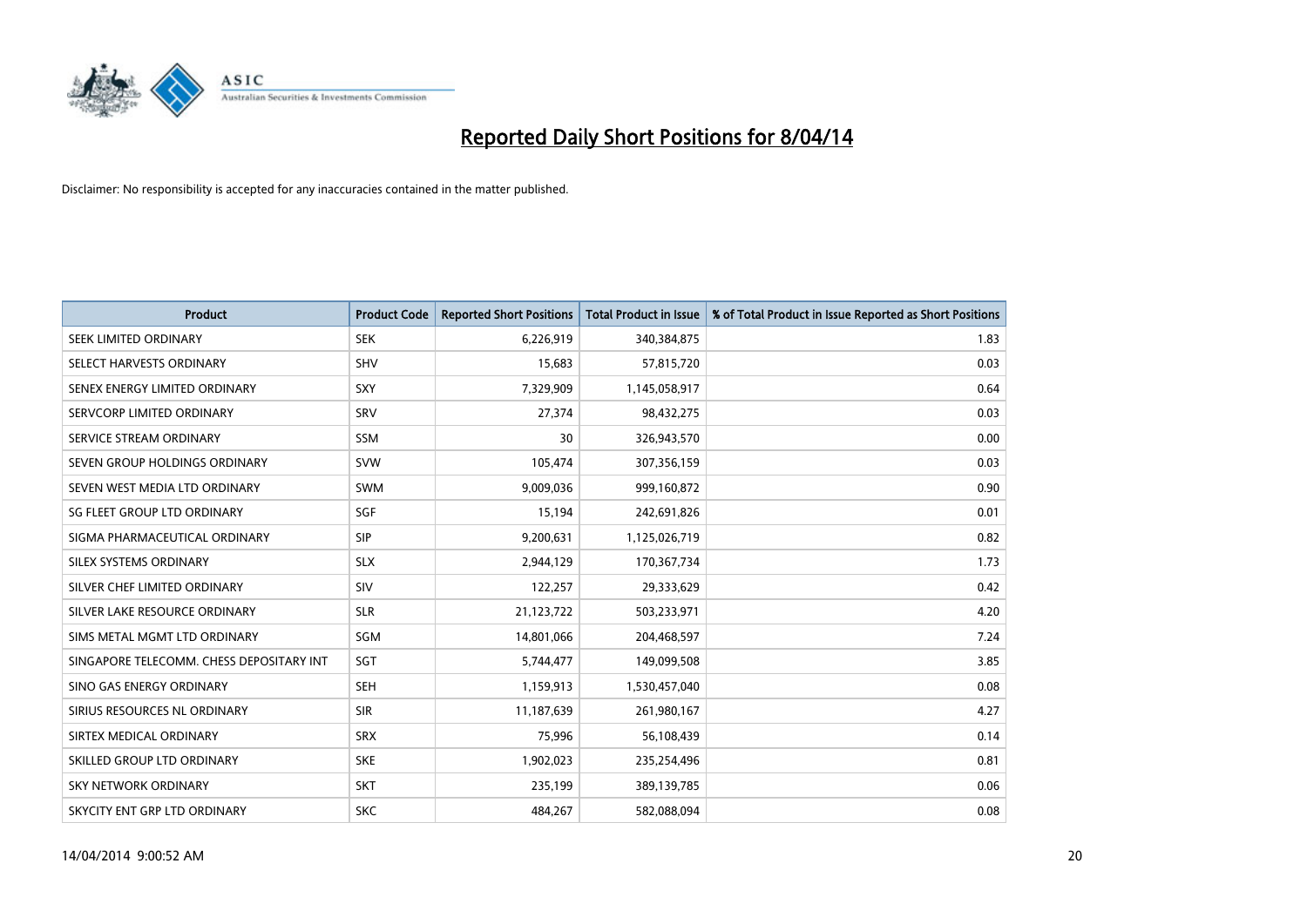

| <b>Product</b>                           | <b>Product Code</b> | <b>Reported Short Positions</b> | <b>Total Product in Issue</b> | % of Total Product in Issue Reported as Short Positions |
|------------------------------------------|---------------------|---------------------------------|-------------------------------|---------------------------------------------------------|
| <b>SLATER &amp; GORDON ORDINARY</b>      | SGH                 | 4,596,103                       | 203,821,542                   | 2.25                                                    |
| SMS MANAGEMENT. ORDINARY                 | <b>SMX</b>          | 2,147,074                       | 70,099,763                    | 3.06                                                    |
| SONIC HEALTHCARE ORDINARY                | SHL                 | 4,012,432                       | 400,811,556                   | 1.00                                                    |
| SOUL PATTINSON (W.H) ORDINARY            | SOL                 | 19,257                          | 239,395,320                   | 0.01                                                    |
| SOUTH BOULDER MINES ORDINARY             | <b>STB</b>          | $\mathbf{1}$                    | 128,827,826                   | 0.00                                                    |
| SP AUSNET STAPLED SECURITIES             | SPN                 | 77,578,486                      | 3,386,607,080                 | 2.29                                                    |
| SPARK INFRASTRUCTURE STAPLED US PROHIBT. | SKI                 | 45,180,602                      | 1,326,734,264                 | 3.41                                                    |
| SPDR 200 FUND ETF UNITS                  | <b>STW</b>          | 27,821                          | 45,026,368                    | 0.06                                                    |
| SPDR 200 RESOURCES ETF UNITS             | <b>OZR</b>          | 16,758                          | 1,601,962                     | 1.05                                                    |
| SPDR SMALL ORDS ETF UNITS                | SSO                 | 139,578                         | 801,304                       | 17.42                                                   |
| SPECIALTY FASHION ORDINARY               | <b>SFH</b>          | 50,001                          | 192,236,121                   | 0.03                                                    |
| ST BARBARA LIMITED ORDINARY              | SBM                 | 30,274,322                      | 488,074,077                   | 6.20                                                    |
| STARPHARMA HOLDINGS ORDINARY             | <b>SPL</b>          | 15,184,677                      | 284,664,680                   | 5.33                                                    |
| STEADFAST GROUP LTD ORDINARY             | <b>SDF</b>          | 1,551,970                       | 500,971,408                   | 0.31                                                    |
| STH CRS ELECT ENGNR ORDINARY             | <b>SXE</b>          | 19,573                          | 161,523,130                   | 0.01                                                    |
| STHN CROSS MEDIA ORDINARY                | SXL                 | 17,534,650                      | 705,246,986                   | 2.49                                                    |
| STOCKLAND UNITS/ORD STAPLED              | SGP                 | 10,010,485                      | 2,326,978,560                 | 0.43                                                    |
| STRAITS RES LTD. ORDINARY                | <b>SRO</b>          | 28,747                          | 1,217,730,293                 | 0.00                                                    |
| STW COMMUNICATIONS ORDINARY              | SGN                 | 1,204,161                       | 403,828,512                   | 0.30                                                    |
| SUNCORP GROUP LTD ORDINARY               | <b>SUN</b>          | 10,259,855                      | 1,286,600,980                 | 0.80                                                    |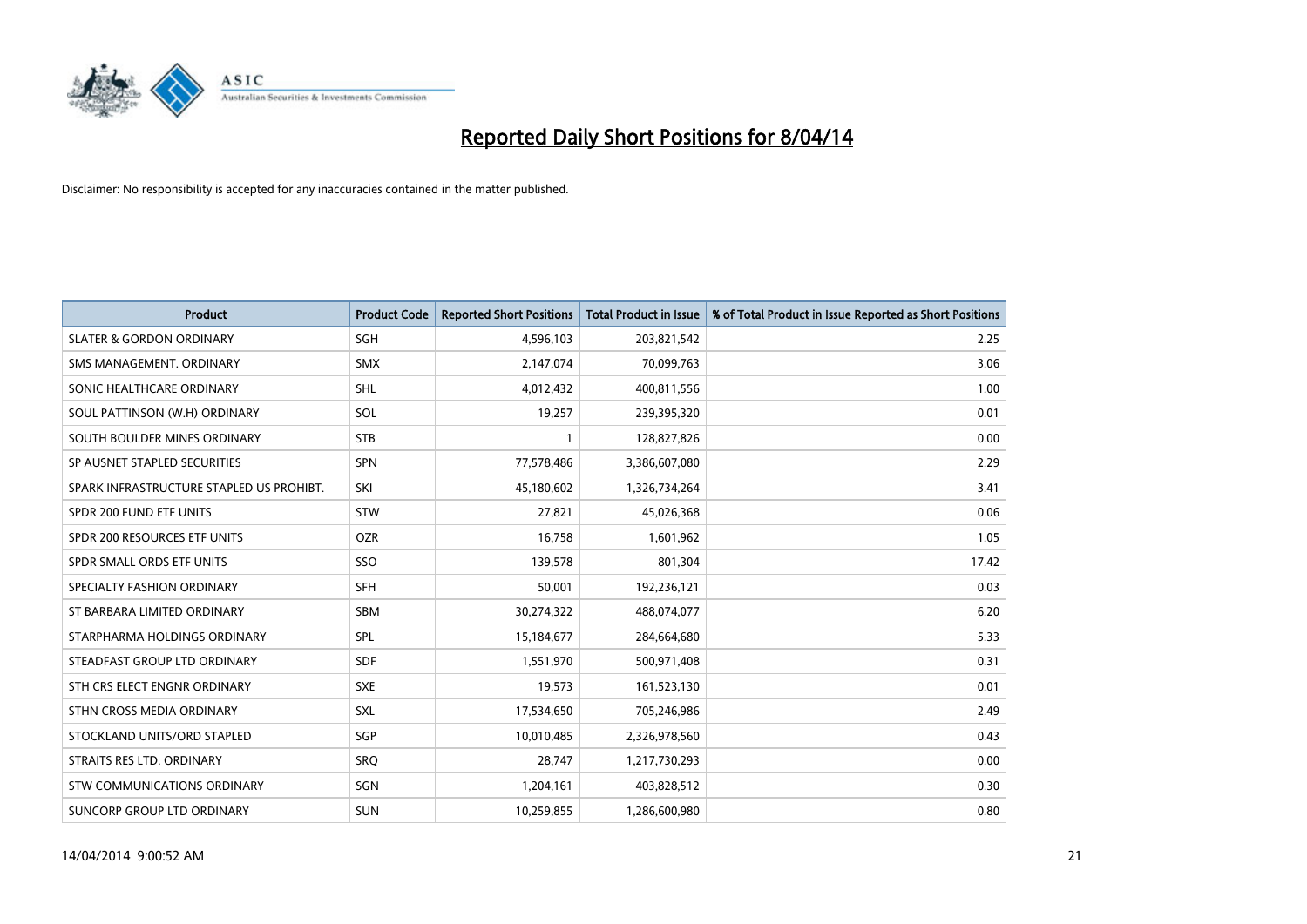

| <b>Product</b>                   | <b>Product Code</b> | <b>Reported Short Positions</b> | <b>Total Product in Issue</b> | % of Total Product in Issue Reported as Short Positions |
|----------------------------------|---------------------|---------------------------------|-------------------------------|---------------------------------------------------------|
| SUNDANCE ENERGY ORDINARY         | <b>SEA</b>          | 10,478,619                      | 526,911,724                   | 1.99                                                    |
| SUNDANCE RESOURCES ORDINARY      | <b>SDL</b>          | 84,578,186                      | 3,079,369,367                 | 2.75                                                    |
| SUNLAND GROUP LTD ORDINARY       | <b>SDG</b>          | 51,253                          | 181,710,087                   | 0.03                                                    |
| SUPER RET REP LTD ORDINARY       | <b>SUL</b>          | 3,861,097                       | 196,731,620                   | 1.96                                                    |
| SYD AIRPORT STAPLED US PROHIBIT. | <b>SYD</b>          | 15,378,199                      | 2,216,216,041                 | 0.69                                                    |
| SYRAH RESOURCES ORDINARY         | <b>SYR</b>          | 5,076,682                       | 162,475,614                   | 3.12                                                    |
| TABCORP HOLDINGS LTD ORDINARY    | <b>TAH</b>          | 18,135,326                      | 762,954,019                   | 2.38                                                    |
| TANAMI GOLD NL ORDINARY          | <b>TAM</b>          | 1,101                           | 1,175,097,046                 | 0.00                                                    |
| TAP OIL LIMITED ORDINARY         | <b>TAP</b>          | 54,866                          | 242,237,221                   | 0.02                                                    |
| TASSAL GROUP LIMITED ORDINARY    | <b>TGR</b>          | 237,099                         | 146,507,029                   | 0.16                                                    |
| TATTS GROUP LTD ORDINARY         | <b>TTS</b>          | 11,372,669                      | 1,417,117,821                 | 0.80                                                    |
| TECHNOLOGY ONE ORDINARY          | <b>TNE</b>          | 355,322                         | 307,751,455                   | 0.12                                                    |
| TELECOM CORPORATION ORDINARY     | <b>TEL</b>          | 11,543,196                      | 1,824,369,462                 | 0.63                                                    |
| TELSTRA CORPORATION, ORDINARY    | <b>TLS</b>          | 9,065,307                       | 12,443,074,357                | 0.07                                                    |
| TEN NETWORK HOLDINGS ORDINARY    | <b>TEN</b>          | 155,377,844                     | 2,630,984,596                 | 5.91                                                    |
| TERANGA GOLD CORP CDI 1:1        | <b>TGZ</b>          | 206,286                         | 102,477,388                   | 0.20                                                    |
| TFS CORPORATION LTD ORDINARY     | <b>TFC</b>          | 670,260                         | 282,157,408                   | 0.24                                                    |
| THE REJECT SHOP ORDINARY         | <b>TRS</b>          | 2,122,253                       | 28,826,248                    | 7.36                                                    |
| THORN GROUP LIMITED ORDINARY     | <b>TGA</b>          | 11,133                          | 149,494,813                   | 0.01                                                    |
| TIGER RESOURCES ORDINARY         | <b>TGS</b>          | 138,161                         | 803,311,695                   | 0.02                                                    |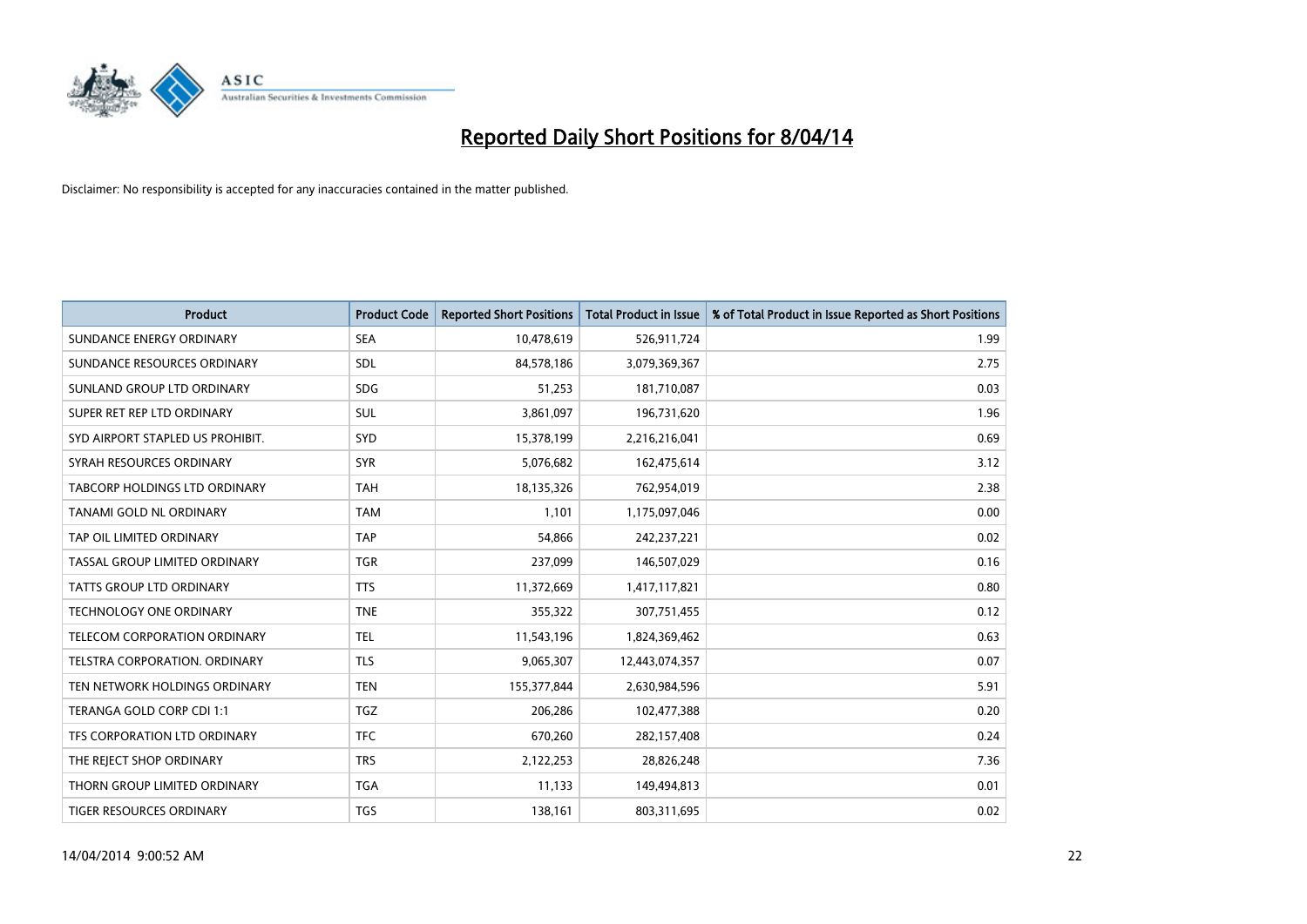

| <b>Product</b>                        | <b>Product Code</b> | <b>Reported Short Positions</b> | <b>Total Product in Issue</b> | % of Total Product in Issue Reported as Short Positions |
|---------------------------------------|---------------------|---------------------------------|-------------------------------|---------------------------------------------------------|
| TITAN ENERGY SERVICE ORDINARY         | <b>TTN</b>          | 3,255                           | 49,021,963                    | 0.01                                                    |
| TOLL HOLDINGS LTD ORDINARY            | <b>TOL</b>          | 33,156,924                      | 717,133,875                   | 4.62                                                    |
| TOX FREE SOLUTIONS ORDINARY           | <b>TOX</b>          | 2,459,647                       | 133,252,359                   | 1.85                                                    |
| TPG TELECOM LIMITED ORDINARY          | <b>TPM</b>          | 4,715,110                       | 793,808,141                   | 0.59                                                    |
| <b>TRADE ME GROUP ORDINARY</b>        | <b>TME</b>          | 1,768,791                       | 396,548,005                   | 0.45                                                    |
| <b>TRANSFIELD SERVICES ORDINARY</b>   | <b>TSE</b>          | 37,991,216                      | 512,457,716                   | 7.41                                                    |
| TRANSPACIFIC INDUST, ORDINARY         | <b>TPI</b>          | 14,585,253                      | 1,578,786,704                 | 0.92                                                    |
| TRANSURBAN GROUP TRIPLE STAPLED SEC.  | <b>TCL</b>          | 7,241,208                       | 1,491,855,200                 | 0.49                                                    |
| <b>TREASURY GROUP ORDINARY</b>        | <b>TRG</b>          | 13,291                          | 23,070,755                    | 0.06                                                    |
| TREASURY WINE ESTATE ORDINARY         | <b>TWE</b>          | 58,870,815                      | 647,227,144                   | 9.10                                                    |
| TROY RESOURCES LTD ORDINARY           | <b>TRY</b>          | 3,311,085                       | 195,034,997                   | 1.70                                                    |
| TWENTY-FIRST FOX INC A NON-VOTING CDI | <b>FOXLV</b>        | 390,073                         | 14,847,213                    | 2.63                                                    |
| TWENTY-FIRST FOX INC B VOTING CDI     | <b>FOX</b>          | 1,181,755                       | 152,398,484                   | 0.78                                                    |
| UGL LIMITED ORDINARY                  | UGL                 | 26,595,150                      | 166,511,240                   | 15.97                                                   |
| UNILIFE CORPORATION CDI 6:1           | <b>UNS</b>          | 119,999                         | 259,710,264                   | 0.05                                                    |
| UXC LIMITED ORDINARY                  | <b>UXC</b>          | 3,077,106                       | 321,271,353                   | 0.96                                                    |
| VEDA GROUP LTD ORDINARY               | <b>VED</b>          | 6,613,651                       | 842,055,406                   | 0.79                                                    |
| VILLAGE ROADSHOW LTD ORDINARY         | <b>VRL</b>          | 1,450,670                       | 159,498,988                   | 0.91                                                    |
| <b>VIRGIN AUS HLDG LTD ORDINARY</b>   | <b>VAH</b>          | 57,606,655                      | 3,514,825,734                 | 1.64                                                    |
| VIRTUS HEALTH LTD ORDINARY            | <b>VRT</b>          | 3,290,420                       | 79,722,678                    | 4.13                                                    |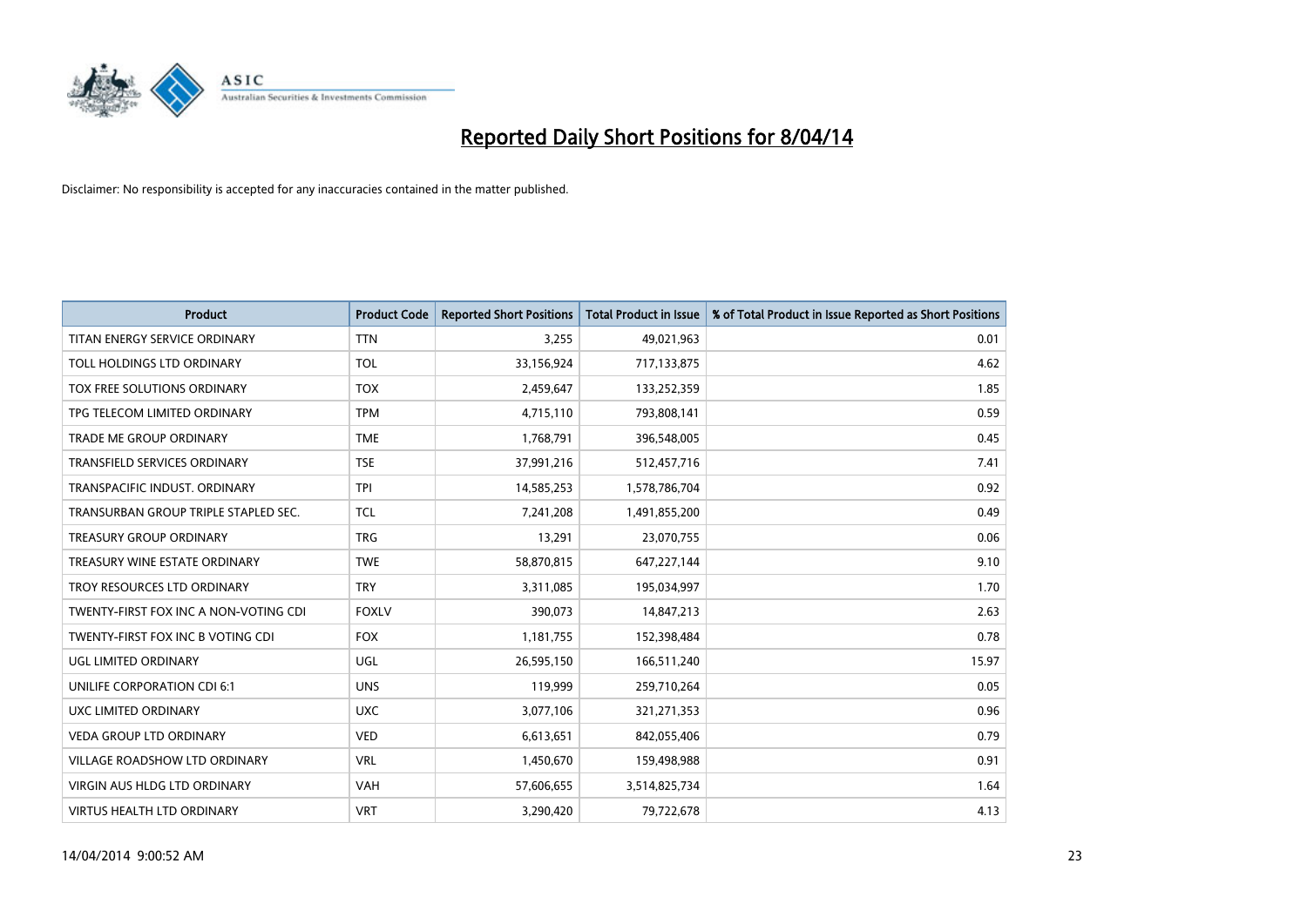

| <b>Product</b>                       | <b>Product Code</b> | <b>Reported Short Positions</b> | <b>Total Product in Issue</b> | % of Total Product in Issue Reported as Short Positions |
|--------------------------------------|---------------------|---------------------------------|-------------------------------|---------------------------------------------------------|
| VISION EYE INSTITUTE ORDINARY        | <b>VEI</b>          | 199,814                         | 160,759,740                   | 0.12                                                    |
| <b>VOCATION LTD ORDINARY</b>         | <b>VET</b>          | 12,850,782                      | 200,000,000                   | 6.43                                                    |
| <b>VOCUS COMMS LTD ORDINARY</b>      | <b>VOC</b>          | 457,542                         | 92,804,500                    | 0.49                                                    |
| WATPAC LIMITED ORDINARY              | <b>WTP</b>          | 1,873                           | 186,489,922                   | 0.00                                                    |
| WEBJET LIMITED ORDINARY              | <b>WEB</b>          | 2,264,396                       | 79,397,959                    | 2.85                                                    |
| <b>WESFARMERS LIMITED ORDINARY</b>   | <b>WES</b>          | 6,110,355                       | 1,143,274,951                 | 0.53                                                    |
| WESTERN AREAS LTD ORDINARY           | <b>WSA</b>          | 21,456,204                      | 232,310,014                   | 9.24                                                    |
| WESTERN DESERT RES. ORDINARY         | <b>WDR</b>          | 7,462,999                       | 500,040,257                   | 1.49                                                    |
| WESTFIELD GROUP ORD/UNIT STAPLED SEC | <b>WDC</b>          | 4,966,948                       | 2,113,501,814                 | 0.24                                                    |
| WESTFIELD RETAIL TST UNIT STAPLED    | <b>WRT</b>          | 16,540,364                      | 2,979,214,029                 | 0.56                                                    |
| <b>WESTPAC BANKING CORP ORDINARY</b> | <b>WBC</b>          | 21,206,405                      | 3,109,048,309                 | 0.68                                                    |
| WHITE ENERGY COMPANY ORDINARY        | <b>WEC</b>          | 1,681,373                       | 322,974,494                   | 0.52                                                    |
| WHITEHAVEN COAL ORDINARY             | <b>WHC</b>          | 67,394,016                      | 1,025,692,710                 | 6.57                                                    |
| WIDE BAY AUST LTD ORDINARY           | <b>WBB</b>          | 451                             | 36,416,401                    | 0.00                                                    |
| WINDIMURRA VANADIUM ORDINARY         | <b>WVL</b>          | 20,461                          | 19,284,366                    | 0.11                                                    |
| WOODSIDE PETROLEUM ORDINARY          | <b>WPL</b>          | 6,007,602                       | 823,910,657                   | 0.73                                                    |
| WOOLWORTHS LIMITED ORDINARY          | <b>WOW</b>          | 8,836,232                       | 1,254,685,307                 | 0.70                                                    |
| WORLEYPARSONS LTD ORDINARY           | <b>WOR</b>          | 3,941,569                       | 243,480,720                   | 1.62                                                    |
| WOTIF.COM HOLDINGS ORDINARY          | <b>WTF</b>          | 9,429,766                       | 211,736,244                   | 4.45                                                    |
| YANCOAL AUST LTD ORDINARY            | YAL                 | 368                             | 994,216,659                   | 0.00                                                    |